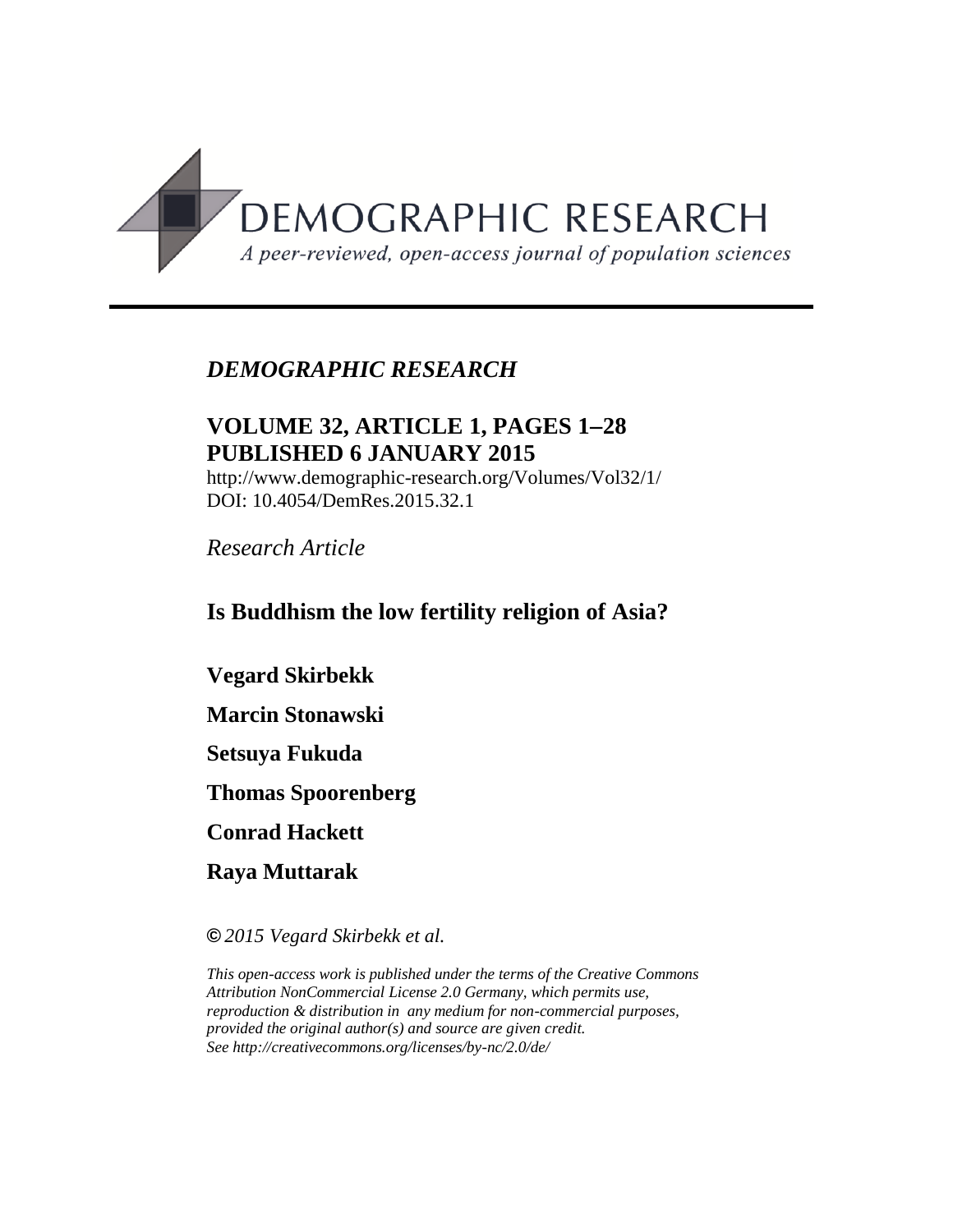# **Table of Contents**

| $\mathbf{1}$   | Introduction                                                               | $\overline{2}$ |
|----------------|----------------------------------------------------------------------------|----------------|
| 2              | Buddhist religion and childbearing                                         | 4              |
| 3              | Data and methods                                                           | 7              |
| $\overline{4}$ | Descriptive overview of Buddhist fertility in Asia                         | 8              |
| 5              | Case studies of fertility and Buddhism in Mongolia, Thailand, and<br>Japan | 9              |
| 5.1            | Mongolia                                                                   | 10             |
| 5.2            | Thailand                                                                   | 12             |
| 5.3            | Japan                                                                      | 15             |
| 6              | Discussion and conclusions                                                 | 18             |
| 7              | Acknowledgements                                                           | 21             |
|                | References                                                                 | 22             |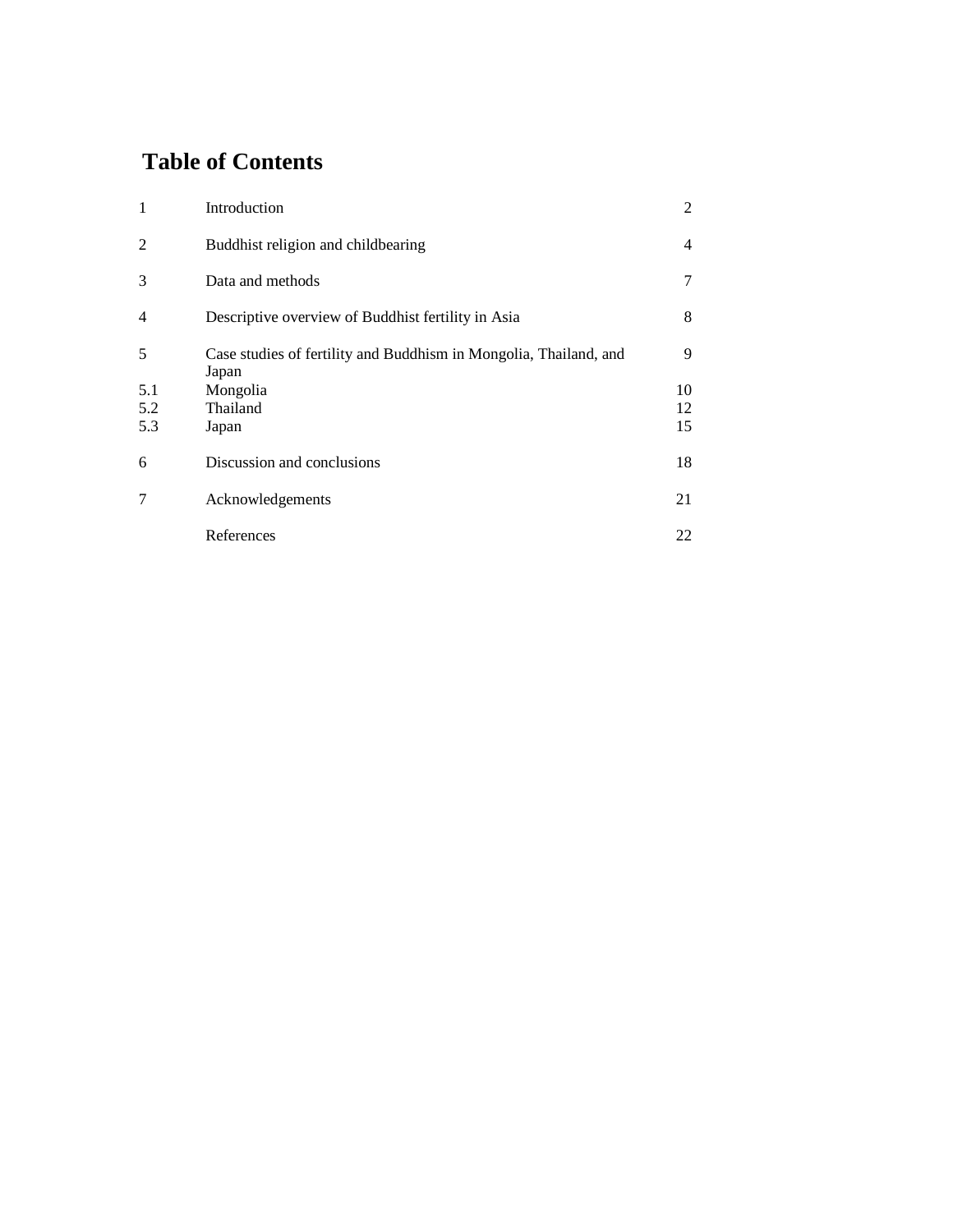# **Is Buddhism the low fertility religion of Asia?**

**Vegard Skirbekk1,2 Setsuya Fukuda<sup>3</sup> Conrad Hackett<sup>5</sup>**

**Marcin Stonawski2,6,7 Thomas Spoorenberg<sup>4</sup> Raya Muttarak2,8**

## **Abstract**

### **BACKGROUND**

The influence of religion on demographic behaviors has been extensively studied mainly for Abrahamic religions. Although Buddhism is the world´s fourth largest religion and is dominant in several Asian nations experiencing very low fertility, the impact of Buddhism on childbearing has received comparatively little research attention.

#### **OBJECTIVE**

This paper draws upon a variety of data sources in different countries in Asia in order to test our hypothesis that Buddhism is related to low fertility.

#### **METHODS**

Religious differentials in terms of period fertility in three nations (India, Cambodia and Nepal) and cohort fertility in three case studies (Mongolia, Thailand and Japan) are analyzed. The analyses are divided into two parts: descriptive and multivariate analyses.

### **RESULTS**

 $\overline{a}$ 

Our results suggest that Buddhist affiliation tends to be negatively or not associated with childbearing outcomes, controlling for education, region of residence, age and marital status. Although the results vary between the highly diverse contextual and

<sup>1</sup> Columbia Aging Centre, Columbia University, U.S.A., E-Mail: vegardskirbekk@yahoo.no.

<sup>&</sup>lt;sup>2</sup> Wittgenstein Centre (IIASA, VID/ÖAW, WU), International Institute for Applied Systems Analysis, Austria.

<sup>&</sup>lt;sup>3</sup> Department of Population Dynamics Research, National Institute of Population and Social Security Research, Japan.

<sup>4</sup> Demographic Statistics Section, Statistics Division, Department of Economic and Social Affairs, United Nations. The views expressed in this paper are those of the author and do not necessarily reflect the views of the United Nations.

<sup>5</sup> Pew Research Center, U.S.A.

<sup>6</sup> Centre for Economic Demography, Lund University, Sweden.

<sup>7</sup> Cracow University of Economics, Poland.

<sup>8</sup> Vienna Institute of Demography, Austrian Academy of Sciences.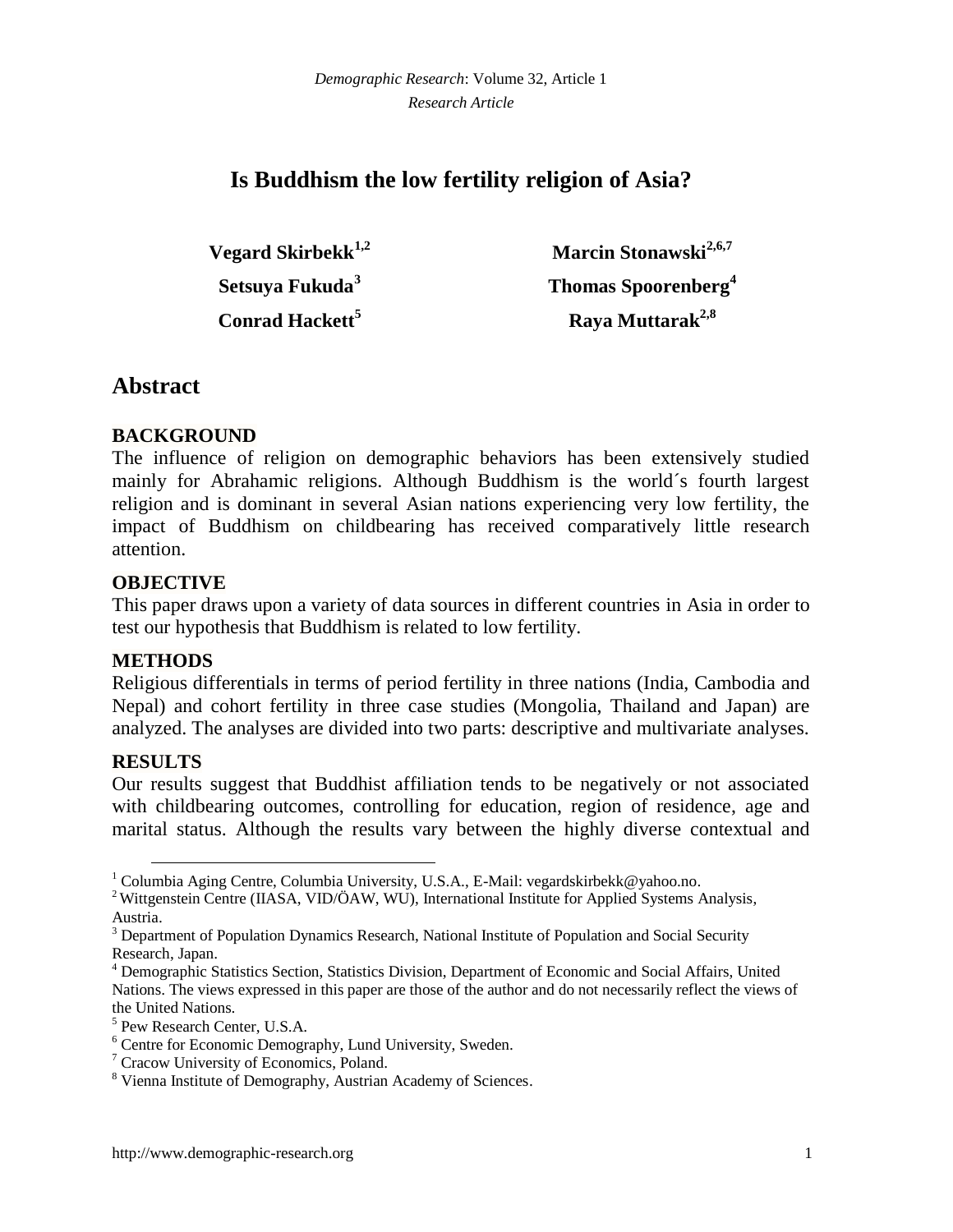institutional settings investigated, we find evidence that Buddhist affiliation or devotion is not related to elevated fertility across these very different cultural settings.

### **CONCLUSIONS**

Across the highly diverse cultural and developmental contexts under which the different strains of Buddhism dominate, the effect of Buddhism is consistently negatively or insignificantly related to fertility. These findings stand in contrast to studies of Abrahamic religions that tend to identify a positive link between religiosity and fertility.

# **1. Introduction**

A broad range of human behavior is influenced by religion and associated institutions including gender roles, work divisions, family formation, mortality and ageing. Religious differences in demographic behavior in respect to family issues are well documented. The high fertility of Catholic populations and low fertility of Jews in the United States were first documented in the 1960s (Burch 1966; Goldscheider 1967; Zimmer and Goldscheider 1966). More recent research has shown that Catholics have significantly lower rates of divorce than Protestants (Teachman 2002), while conservative Protestants and Mormons are more likely to enter their first marriage earlier than Jews and Catholics (Lehrer 2004). Meanwhile, while there has been significant fertility decline in some Muslim-majority countries e.g., Algeria, Morocco, Tunisia, Libya, Kuwait, Iran, and Oman, (Courbage and Todd 2007; Eberstadt and Shah 2012; Sajoux and Chahoua 2012), fertility rates of the most Muslim-majority countries remain above the world average of 2.4 children (Roudi-Fahimi, May, and Lynch 2013). Moreover, at the individual level, Muslims were generally found to have more children and more likely to want another child than members of other religious groups (Morgan et al. 2002). Such evidence from many societies shows that religion plays a key role in family behavior.

Religion can have both a direct and indirect influence on demographic behaviors. Fertility behavior is directly influenced by denominational teachings on issues related to childbearing, as Goldscheider (1971) noted with the "particularized theology" hypothesis. For instance, the prohibition by the Church of the use of artificial means of contraception resulted in higher fertility among Catholics in the United States (McQuillan 2004). Likewise, religious values concerning broader issues of social organization such as gender roles, attitudes towards premarital sex and divorce may eventually affect fertility patterns. For example, in the Mormon, conservative Protestant and Islamic faiths, male and female roles are clearly divided (Sherkat 2000). The traditional division of labor within the household is encouraged, and the lack of access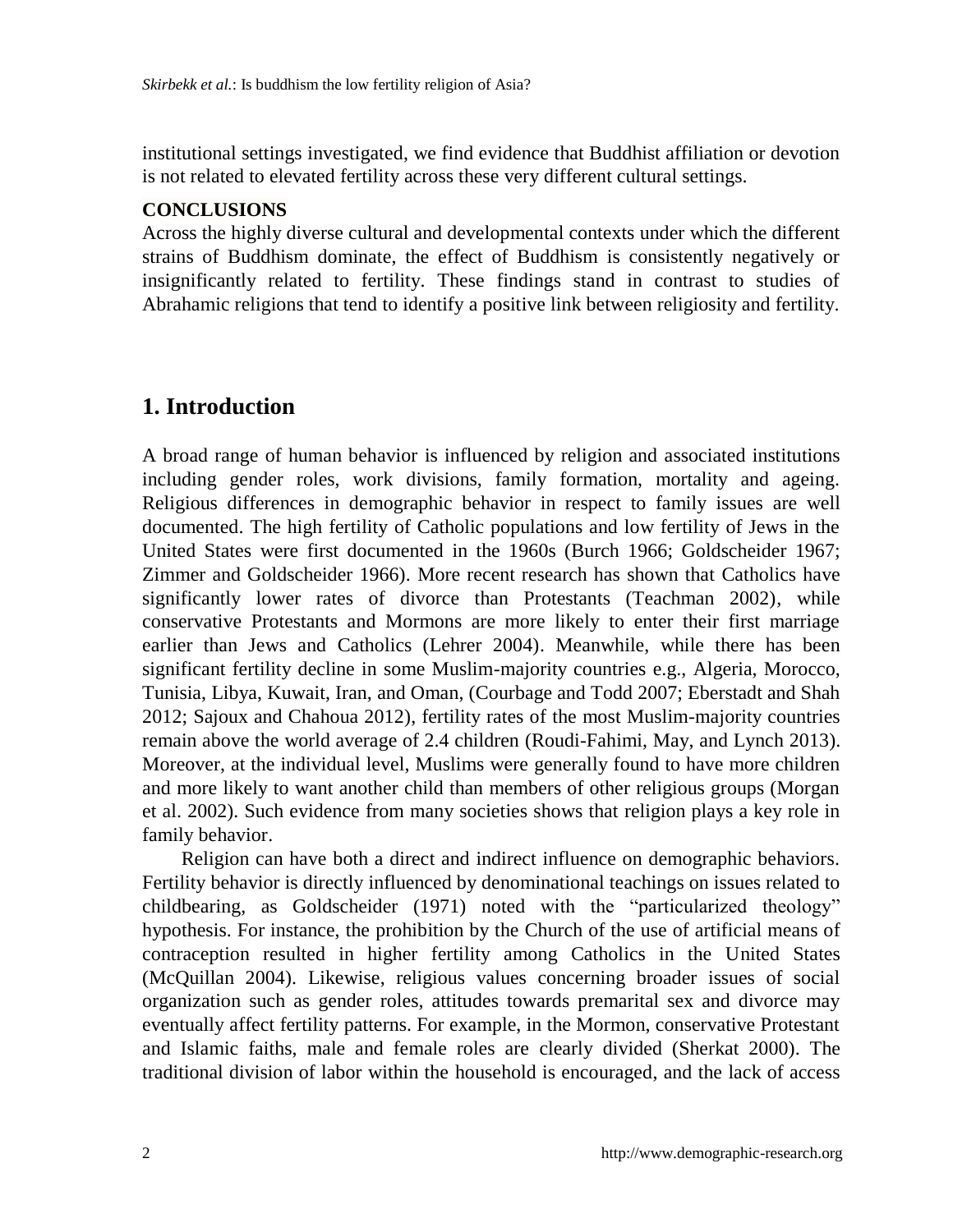to economic opportunities outside the home leads to female dependency on male family members. The family-oriented value of these faiths may encourage women to bear many children. This shows that the role of religion on childbearing extends beyond explicit teachings on fertility.

In addition to a clear set of rules, religious values can further influence demographic behaviors when religious institutions have mechanisms to communicate their teachings, promote compliance and punish nonconformity (McQuillan 2004). The teachings and practices of a religious denomination that have an impact on fertility frequently differ according to local conditions. A comparative study of the role of religion on fertility behaviors shows that, while Christian denominations in the Netherlands (especially Calvinist and Catholic) effectively enforced norms and doctrinal rules regarding fertility related matters, this was not the case in Taiwan (Schoonheim and Hülsken 2011). Likewise, despite the absence of an explicit prohibition on contraceptive use in the Quran, in countries with nationalist pronatalism such as Afghanistan and Pakistan, birth control has been viewed as a western plot against Islam, serving as a tool to reduce the number of Muslims and diminish their power (Karim 2005; Roudi-Fahimi 2004). Fertility patterns thus are also subject to the political environment as well as the interaction of religious institutions and the state.

Not all religions, however, have implicit or explicit pronatalism or proscriptions on behavior related to the proximate determinants of fertility. While "the religions of the book" such as Judaism, Christianity and Islam have some specific teachings regarding the use of contraception and abortion (McQuillan 2004), there are no such scriptural injunctions or formal codes of conduct on contraception in religions such as Buddhism and Hinduism (Knodel, Chamratrithirong, and Debavalya 1987). Consequently, family planning is left to individual choice due to the lack of a central religious authority, which can offer scriptural interpretation on issues related to childbearing and fertility.

Although research commonly finds that more religious individuals tend to have more children than the less religious and the non-religious (Lehrer 1996; Kelley and De Graaf 1997; Lehrer 2004; McQuillan 2004; Pew Forum on Religion and Public Life 2007; Philipov and Berghammer 2007; Skirbekk, Kaufmann, and Goujon 2010), most of these studies focus on either the Abrahamic faiths (Judaism, Islam and Christianity) or to a lesser extent on Hinduism. Previous studies have demonstrated that Christian and Muslim women, in particular those with a greater level of religiosity, have relatively high fertility across many countries. However, the relationship between Buddhism and childbearing has not received much scholarly attention. Buddhism is sometimes viewed as a philosophy rather than a religion although Buddhism is commonly recognized as one of the major world religions, together with Christianity, Islam and Hinduism (e.g. Johnson and Grim 2008; Johnson and Ross 2009; Hackett et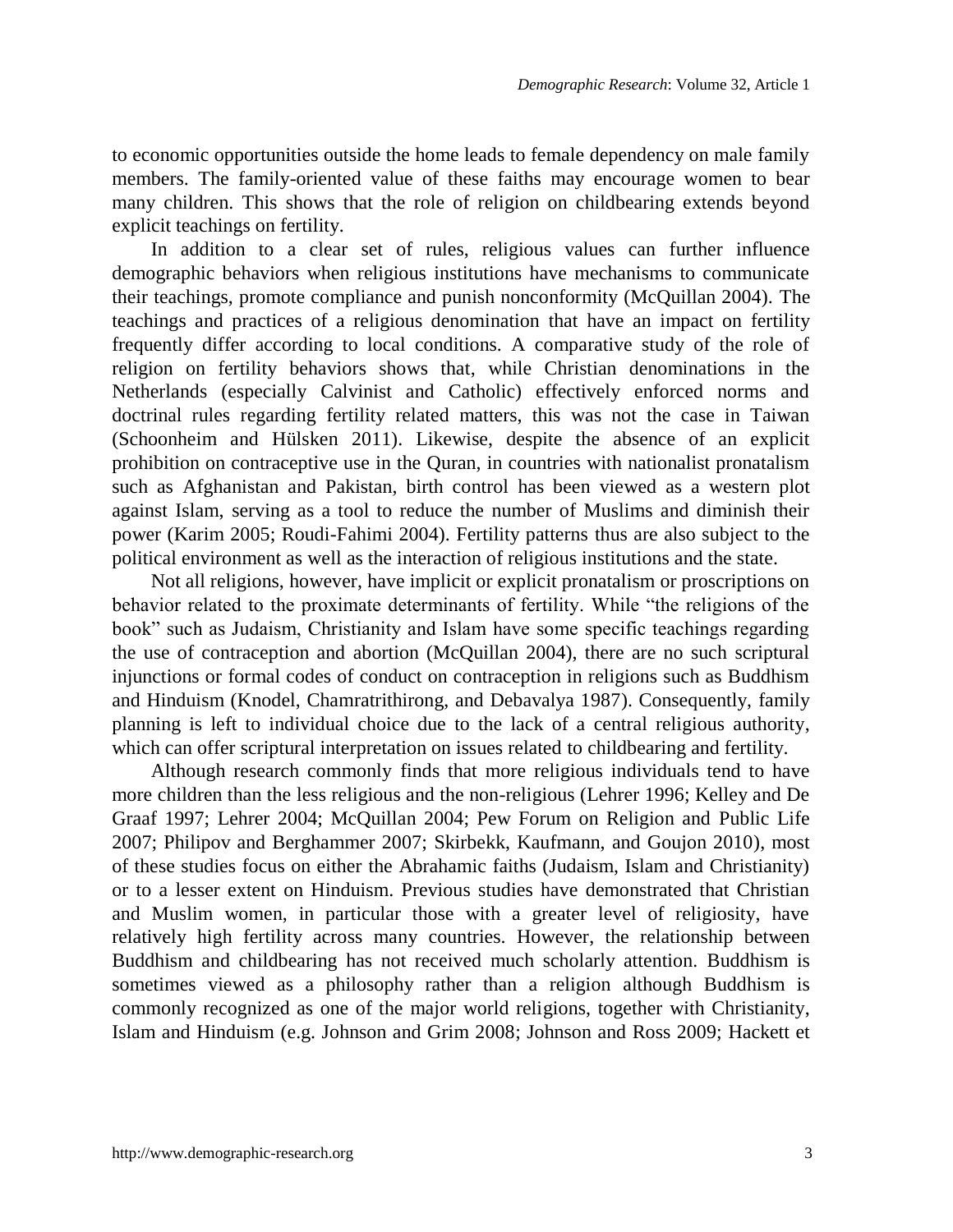al. 2012). This makes comparisons with Abrahamic religions an interesting point of investigation.

Given the absence of pronatalism and the established influence of religion on demographic behaviors in Buddhism, in this study we examine whether Buddhist followers exhibit lower fertility rates than devotees of other faiths by analyzing patterns of childbearing among Buddhists in various countries of South, East and Southeast Asia. We compare Buddhist and non-Buddhist fertility outcomes, taking into account background characteristics such as educational attainment and religious commitment when data permits.

The rest of the paper is organized as follows. We first discuss Buddhist teaching and practices related to childbearing with the intention of addressing how Buddhist women´s fertility differs from the fertility of women from other religious backgrounds. We then describe the data and methods used for the analysis. The next section presents descriptive comparisons of fertility by religious denominations in three Asian countries: Cambodia, India and Nepal. Subsequently, we present the multivariate results estimating religious difference in fertility controlling for relevant socioeconomic characteristics including age, education, union status and urbanization based on the data from three countries dominated by three different Buddhist traditions: Mongolia, Thailand and Japan. We are able to measure both religious commitment and childbearing in Japan, where degree of devotion is considered as an additional dimension of religious practice.

## **2. Buddhist religion and childbearing**

Buddhism is a widespread religion in many Asian countries – and is the largest religion in two of the most important world economies (Japan and China). It is also widespread in low fertility countries such as Taiwan and South Korea (IMF 2011; Jones, Straughan, and Chan 2009; Westoff and Frejka 2007). There are two major traditions of Buddhism: *Theravada* (the "Teachings of the Elders") and the *Mahayana* (the "Great Vehicle"). The two schools differ in terms of monastic rules, rituals and academic points such as which spiritual figure is recognized as Buddha and whether an enlightened person could lapse or not. Meanwhile, *Vajrayana* Buddhism (the "Thunderbolt Vehicle") developed in India between 400 CE–900 CE is recognized as another branch of Buddhism although closely derived from *Mahayana* Buddhism. This tradition places a greater emphasis on the role of Buddhist priests in respect to the religious needs of lay people (Gellner 2001). The pronounced differences among the three schools are essentially related to culture, customs and periods in which Buddhism spread throughout Asia. Nevertheless, there is a general consensus on the core teachings of the Buddha.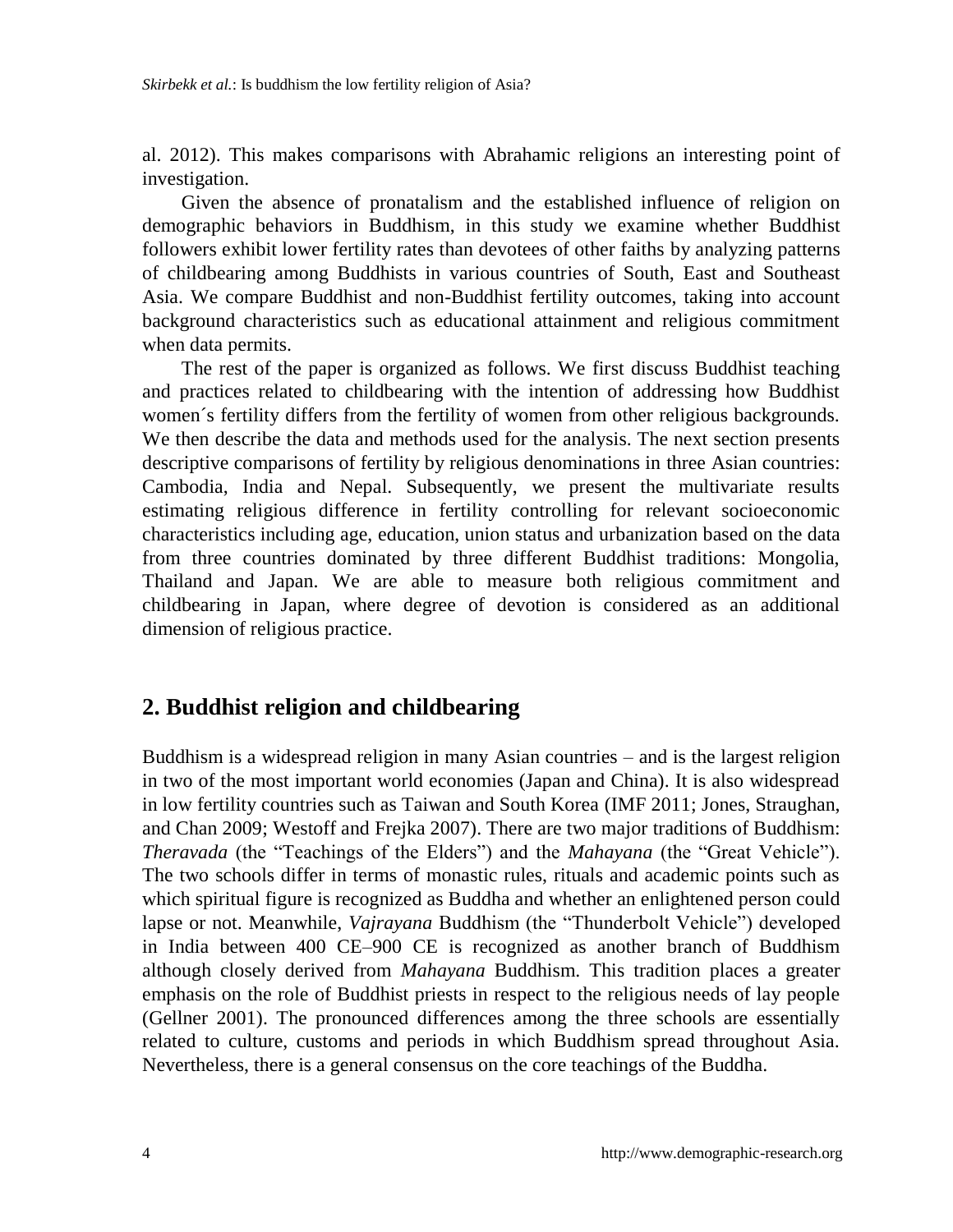In the present day, *Theravada* Buddhism is widely practiced in Cambodia, Laos, Myanmar, Thailand and Sri Lanka. For the latter three countries, *Theravada* Buddhism was closely associated with a national identity and was established as an official religion several hundred years ago (Gellner 2001). Similarly, *Vajrayana* Buddhism (also termed *Tibetan* Buddhism) has a close connection with Tibetan nationalism. Apart from Tibet, *Vajrayana* Buddhism is also predominant in other Himalayan nations including Nepal, Bhutan and Mongolia. Meanwhile, *Mahayana* Buddhism (Chinese scripture) is frequently practiced in Japan, China, South Korea and Vietnam. It is considered to be the largest religion in Japan.

Although Buddhism constitutes a variety of scriptures and teachings that are practiced differently among various groups, as we discuss below, several beliefs relevant to family formation and childbearing are largely shared among followers.

Its founder, Siddharta ( $6<sup>th</sup>$  and  $5<sup>th</sup>$  century BC) chose to abstain from earthly desires in order to attain spiritual enlightenment free from want, ignorance or hatred. In achieving this more peaceful and pure existence he acquired the title Buddha (the enlightened or awakened one). This process led him to go away from his wife (a wealthy princess) and his only child (a son), and thereafter to abstain from further sexual relations and childbearing. Indeed, one of the Buddha"s core teachings, *dukkha* (the "Truth of Suffering"), shared among the three Buddhist doctrines, refers to life as generally imperfect and infused with dissatisfaction and discontent (Thathong 2012). Accordingly, many Buddhists perceive that life is suffering, caused by desire and illusions as well as accumulated karmic tendencies. While the Buddhist aim varies according to the school, the general goal is to break the *Karmic* circle of reincarnations through enlightenment or attaining *Nirvana*, a liberating state of mind, with no further rebirths (Hosaka and Nagayasu 1993; Gombrich 2006). Note, however, that some see procreation as necessary for those who still have some bad karma to be reincarnated and reduce this debt in their next rebirth (Faure 2003; Learman 2005).

Since the attainment of Nirvana is brought about through personal efforts, Buddhism is seen as an individualistic doctrine of salvation, particularly within the Theravada school of thought (Gombrich 2006). The importance given to each person to seek spiritual liberation individually implies that there are no rigid rules that an individual must follow to attain Nirvana (Mole 1973:34). This emphasis on individual responsibility rather than God"s will in determining an individual"s fate is reflected in fertility matters. The tenets of Buddhism do not oppose contraception, and having many children is generally not viewed as a religious commitment since reproductive choice is viewed as an individual affair (Faure 2003; Falk 1989; Knodel et al. 1999). Furthermore, given the absence of rigid formalities and concepts of taboo (Keown 2005), there is relatively little religious opposition to sexual and contraceptive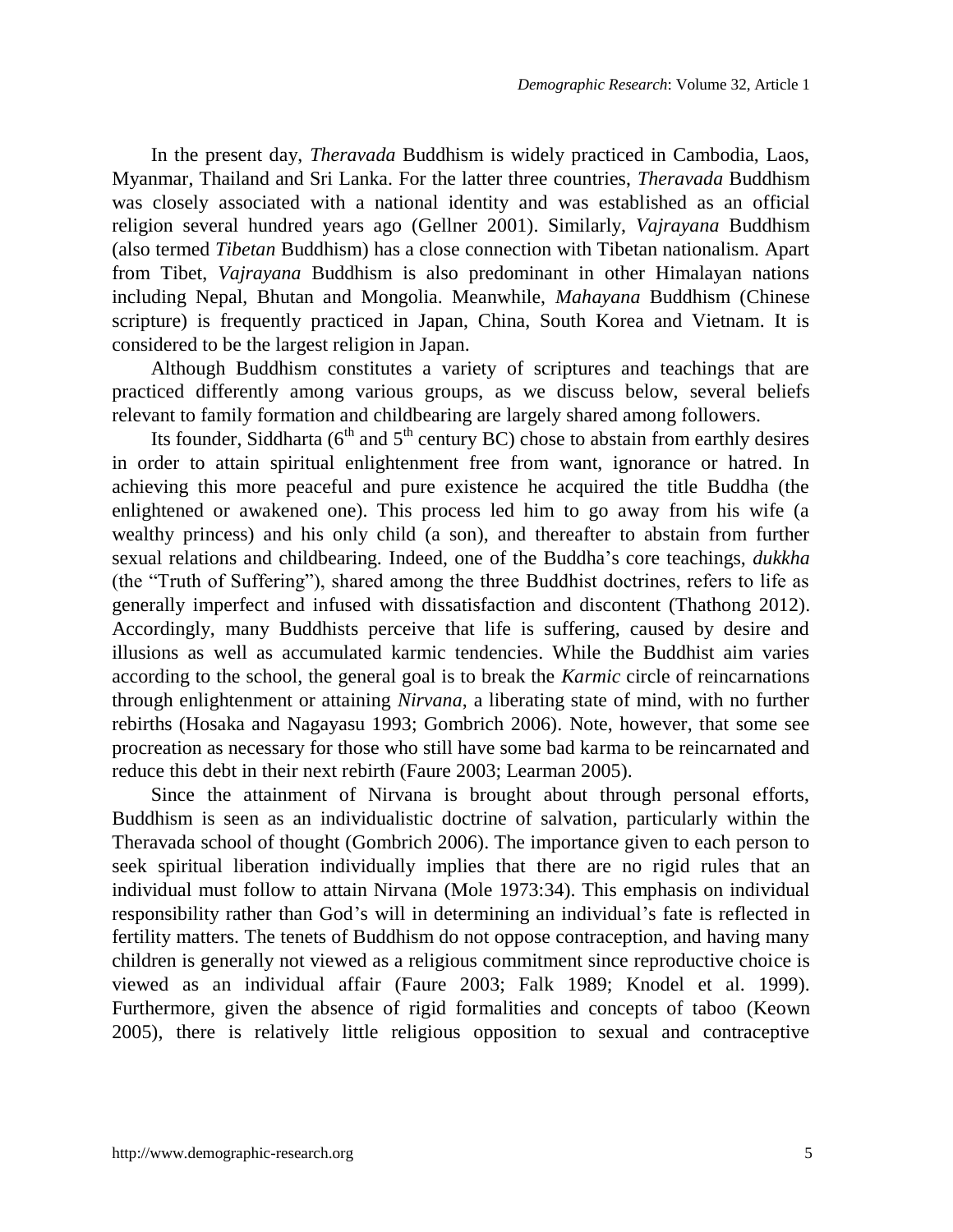education, possibly since these issues are not related to a "sin" component in Buddhism (Falk 1989; Schak 2008).

Not only are there no scriptural injunctions against the use of contraception, but Buddhist doctrine is also not particularly pronatalist. In the case of Thailand, the role of the individual in seeking spiritual liberation in Buddhism coincides with Thai culture, which stresses individualism and freedom of action (Mole 1973:65–68). Given the view that individuals are deemed responsible for their own fate together with the lack of proscriptions on contraceptive practices in Buddhism, family planning could be implemented freely in the interest of couples (Knodel, Chamratrithirong, and Debavalya 1987:169). In contrast, opposition to birth control as an act against God"s will was repeatedly mentioned in focus-group sessions conducted with southern Muslims in Thailand (Knodel, Chamratrithirong, and Debavalya 1987:164). Likewise, Schoonheim and Hülsken (2011) show that Buddhists in Taiwan were more favorable to family planning than other groups, even if they are traditional on other issues (e.g., being more opposed to religious intermarriage than those from other religious denominations).

With respect to abortion, even though it is not approved on the ground of a violation of the precept against taking life, the practice of abortion is tolerated in Mahayana Buddhist countries like Taiwan, Korea and Japan (Attané and Guilmoto 2007; Keown 1998). It is suggested that Buddhism takes a middle way on abortion, i.e., not treating abortion as an either/or option and in certain Buddhist traditions such as the Japanese there is even a memorial service, *mizuko kuyo*, for aborted children (Perrett 2000). While abortion may be problematic for Buddhists who believe that human life is sacred, it can be permissible for health or economic hardship related reasons (Sponberg 2005). For instance, in South Korea (which is dominated by Buddhism and Christianity), Buddhists tend to be less opposed to abortion than other religious groups (Kim and Song 2005).

Likewise, marriage and sexuality are often positively viewed among Buddhists; sexuality tends neither to be seen as sinful nor something to be justified only by reproduction (Sponberg 2005). However, sexual activities, representing human desire, can cause a reinforcement of unenlightened tendencies (Suwanbubbha 2003). Devotees often stress the "middle way", where too little or too much procreation should be avoided since it could lead to poverty and distress (Gross 1995; Kabilsingh 1998). A common belief among Buddhists is that they should focus on spreading the joy of enlightenment to others, while transmitting their genes to subsequent generations or extending their family lineage is less important (Childs et al. 2005; Gross 1995).

When asked his opinion about family planning, the Dalai Lama, spiritual head of Tibetan Buddhism, argued that both the sanctity of human life potential as well as the adverse impacts of population growth should be considered, but more weight should be given to the latter: "From a Buddhist viewpoint every human being is precious, and one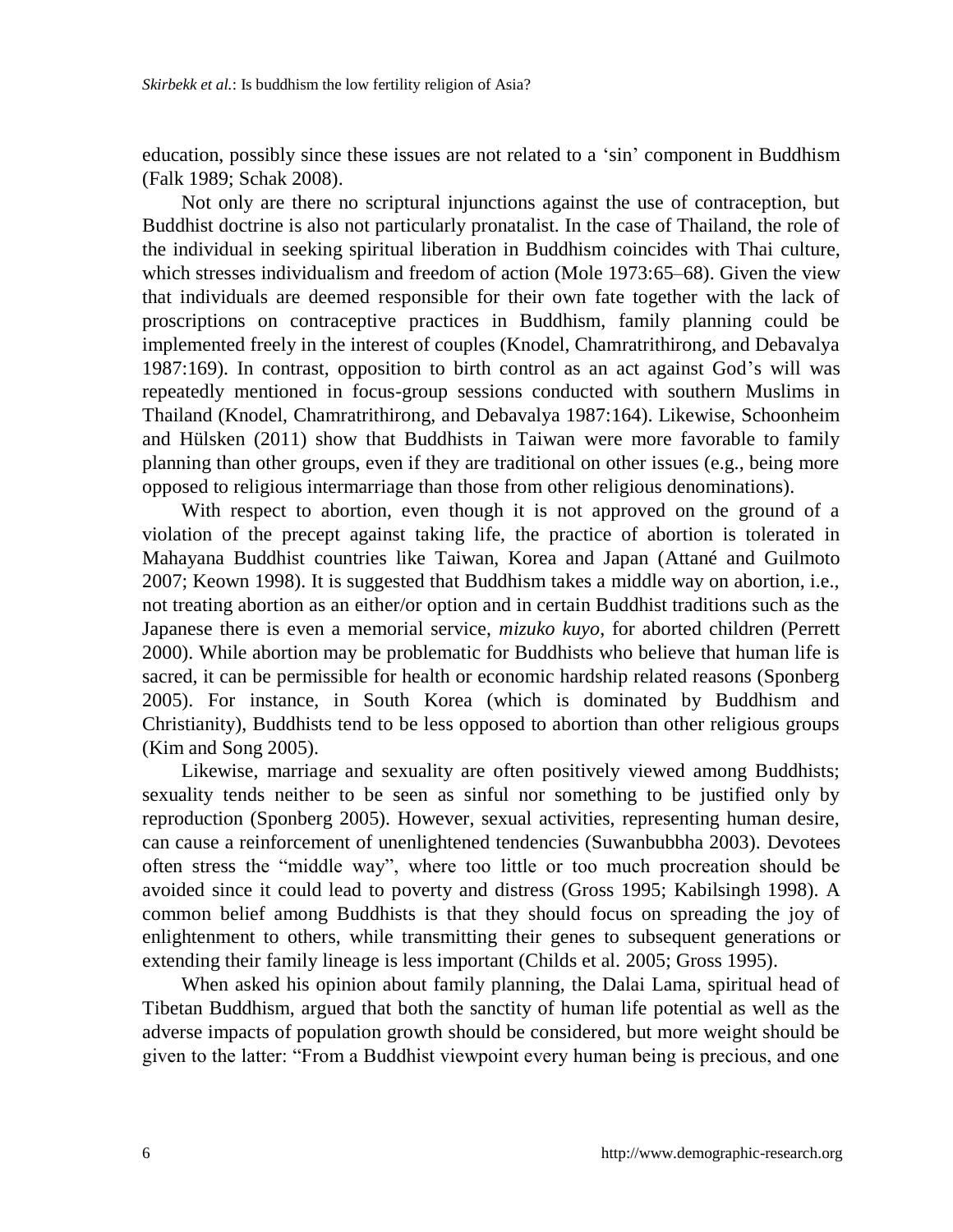should avoid family planning and birth control. But then if we look from the global level, that precious human life is now overcrowding the world. As a result not only is it a question of survival of a single human being but that of the entire humanity. Therefore, the conclusion is that family planning is necessary provided that it is based on non-violent principles" (TWA 1995:36).

In sum, Buddhism does not have unequivocal pronatal teachings; its leaders tend to discuss the benefits as well as the individual and collective costs of childbearing (Stacey 2011). Buddhist teaching does not appear to have a clear mandate compelling followers to have many children as do Mormon or Catholic faiths, which embody strong pronatalist ideologies. In this sense, fertility behaviors of a Buddhist person might not differ substantially from those of individuals with no religious affiliation, whose fertility has commonly been found to be the lowest across religious groups (Frejka and Westoff 2008). Given the literature on Buddhism and childbearing discussed above, we hypothesize that within a country, a Buddhist devotee has a lower number of children than other religious denominations and a similar level of fertility to unaffiliated individuals.

### **3. Data and methods**

The Asia-Pacific region was home to 481 million Buddhists in 2010, 98.7% of the world"s Buddhist population (Hackett et al. 2012). Hence, we focus on exploring fertility patterns of Buddhists in Asian countries where there are a sufficient number of Buddhist followers and members of other religions for comparison. In doing so, this paper draws upon a variety of data sources in different countries in order to test our hypothesis that Buddhism is related to low fertility. The analyses are divided into two parts: descriptive and multivariate analyses. The descriptive part is based on the Demographic and Health Surveys (DHS) for the years 2005 in Cambodia, 2006 in Nepal and 2005–06 in India. The Total Fertility Rates (TFR) are calculated for the sample of women aged 15−49 years by religious denomination.

The multivariate analyses include a Poisson regression of the number of children ever born for the sample of women aged 25-49 years in Mongolia, Thailand and Japan using the 2003 Reproductive Health Survey (RHS) (n=6,547), the 2000 Population and Housing Census (n=101,107) (Minnesota Population Center 2013) and the 2000–2008 Japanese General Social Survey (n=4,123) respectively. Although the three data sources are surveys of different purposes, they contain the crucial information required for our study, i.e., the number of children ever born and religious affiliation of the respondents. One major advantage of using the number of children ever born as a measurement of fertility is that it can measure a woman"s lifetime fertility experience up to the moment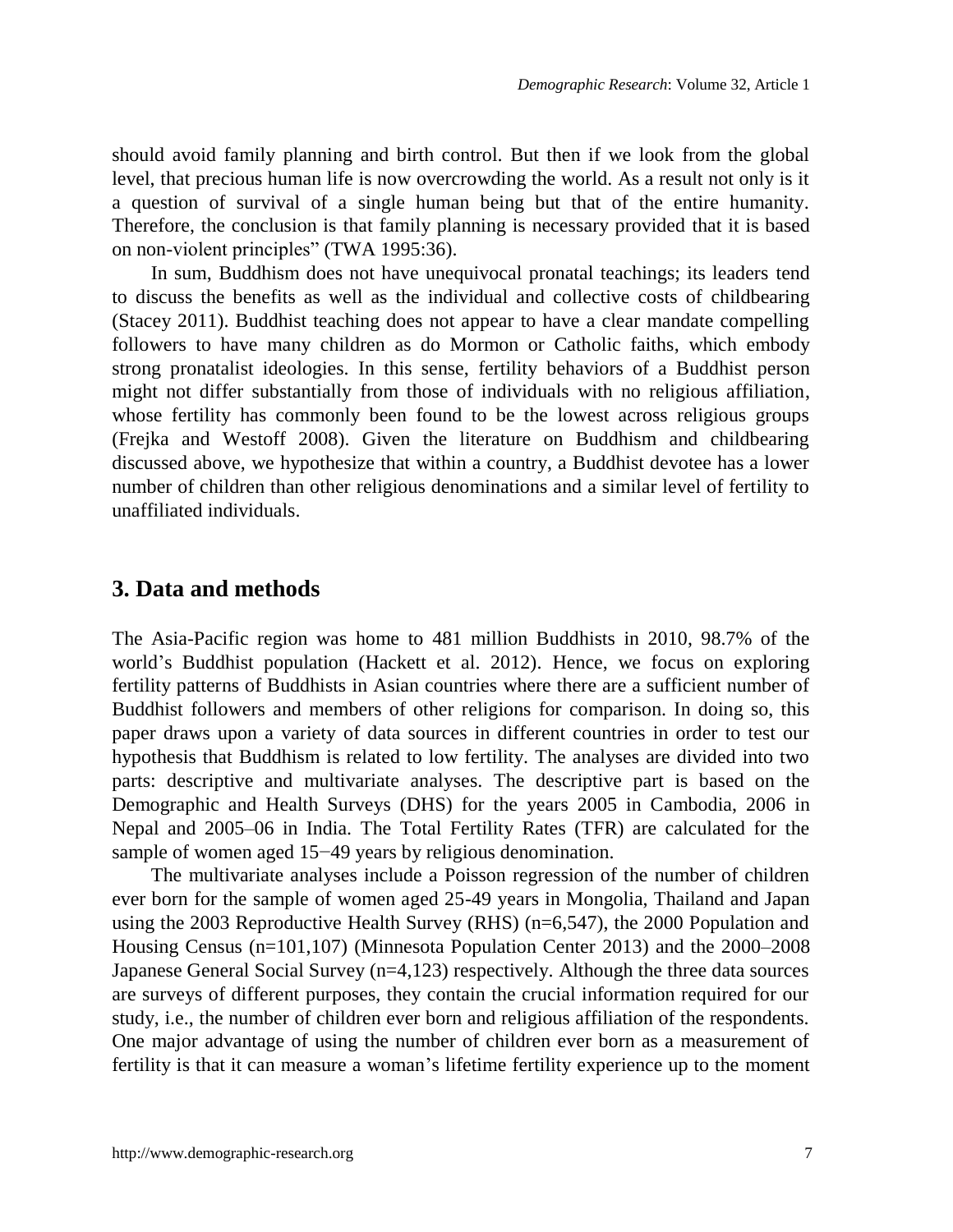in which the data are collected. Poisson regression is chosen as an estimation method because the outcome (the number of children ever born) is a count variable, which is heavily skewed with a long right tail. Since the outcome variable is not normally distributed, using ordinary least squares would lead to inefficient, inconsistent and biased estimates.

## **4. Descriptive overview of Buddhist fertility in Asia**

First, we provide the comparison of fertility differentials in three Asian countries (India, Cambodia and Nepal) with significant Buddhist populations based on the DHS data as presented in Table 1. The estimated TFRs (Total Fertility Rates) are based on births that have been reported for the 36 months preceding the survey among women aged 15–49 years. Note that "no religion" was not a response option in the questionnaires used in these countries (except in India, where this answer is grouped together with "other"). We present data on total fertility rate by religion. We also include information on three other potentially relevant dimensions associated childbearing: average years of education, average age at entering first union and percentages of never-married women.

In India, Buddhists have a TFR of 2.25 [95% CI = 2.03–2.46] children per women (c/w), which lies below the national average of 2.68 [95% CI = 2.65–2.71] c/w, the Hindu majority of 2.59 [95% CI = 2.56–2.62] c/w and Muslims with 3.40 [95% CI = 3.3–3.5] c/w. In Cambodia, the Buddhist majority (94% population share) has a TFR of  $3.40$  [95% CI =  $3.3-3.5$ ], which is similar to the national average and higher than the fertility of Christians and Muslims (who account for approximately 3% of the population) although lower than those with other religions (3% population share). In Nepal, Buddhist, Christian and Hindu women have lower fertility than Muslims whose TFR is as high as 4.60 [95% CI = 3.79–5.41].

Considering relevant characteristics associated with fertility, the mean years of education for Buddhists is close to the national average in all three countries while Muslims and Christians have lower and higher years of schooling than the average respectively. Likewise, the percentage of never-married women is higher among Christians and lower among Muslims as compared to Buddhists. Correspondingly, Muslim women have a higher TFR than Christian women across the three countries. However, while Buddhist fertility is below the average in Nepal and India, it is close to the national average in Cambodia. Notably, in Cambodia Buddhist fertility is higher than the Abrahamic minorities (however, the low sample size the Christian group, which has the lowest fertility, makes statements for this minority group less certain). With respect to age at marriage, Buddhists have a higher than average age at marriage in Cambodia and Nepal. While education can explain to a certain extent the lower TFR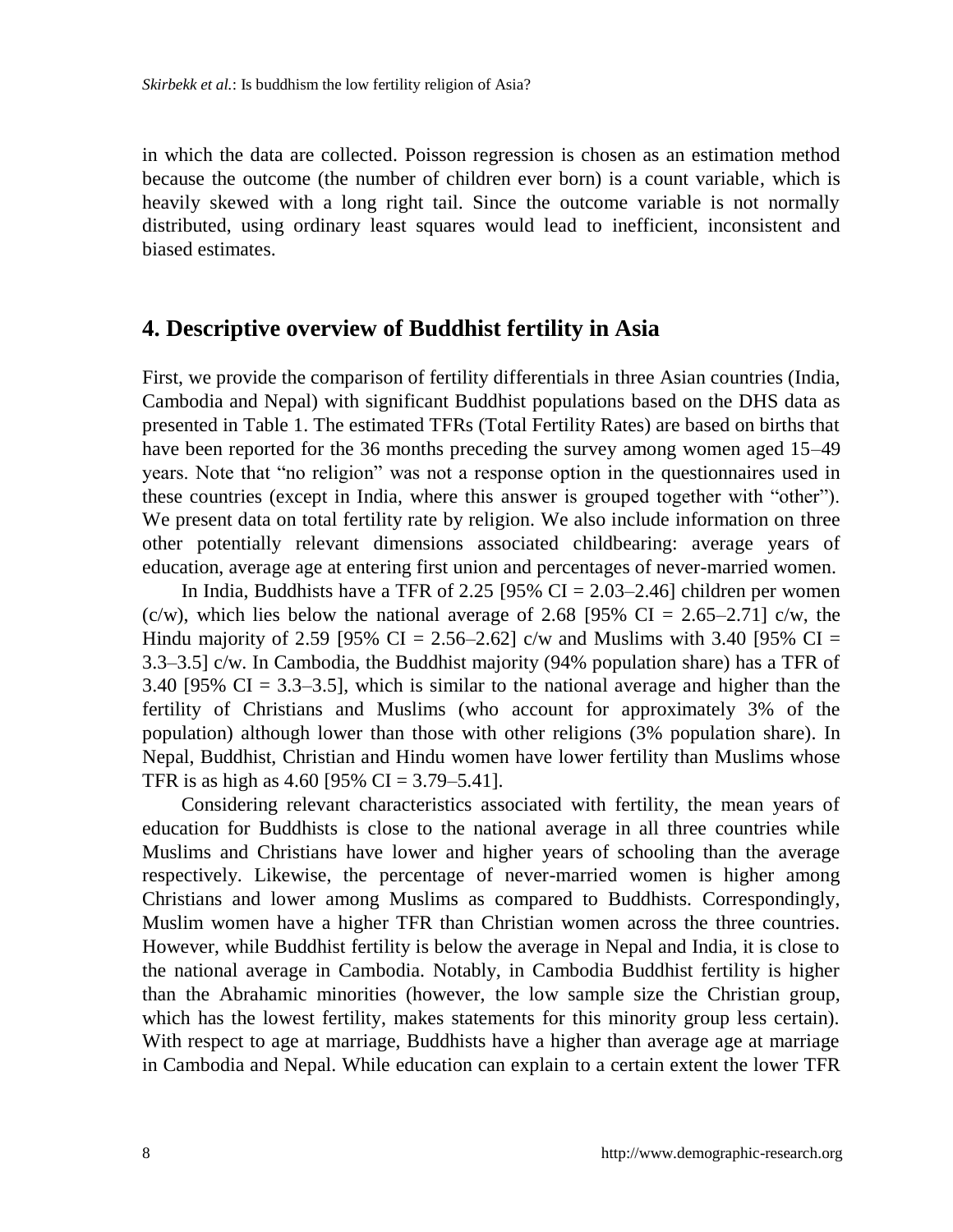of Buddhists compared to Muslims, other familial behaviors such as the percentage of never married could also be driven by the absence of pro-natalist values in Buddhism.

In sum, the data from these three Asian countries suggest that Buddhists have lower or similar fertility compared to the country-level average, which gives some support to our hypothesis.

| Country  | Religion                | <b>TFR</b><br>$(15 - 49)$ | 95%<br>Confidence<br><b>Interval</b> | Cases<br>$(15 - 49)$ | Average years<br>of education<br>$(25 - 49)$ | Age of first<br>marriage among<br>ever married | Percent of<br>never<br>married | Source               |  |
|----------|-------------------------|---------------------------|--------------------------------------|----------------------|----------------------------------------------|------------------------------------------------|--------------------------------|----------------------|--|
|          | All                     | 2.68                      | [2.65:2.71]                          | 124,385              | 4.2                                          | 17.1                                           | 20.5                           |                      |  |
|          | <b>Buddhist</b>         | 2.25                      | [2.03:2.46]                          | 1.617                | 4.6                                          | 16.8                                           | 24.3                           | <b>DHS</b><br>2005-6 |  |
|          | Christian               | 2.34                      | [2.25:2.44]                          | 10,977               | 7.1                                          | 19.7                                           | 27.6                           |                      |  |
| India    | Hindu                   | 2.59                      | [2.56:2.62]                          | 89,957               | 4.2                                          | 17.1                                           | 19.6                           |                      |  |
|          | Muslim                  | 3.4                       | [3.3:3.5]                            | 16,742               | 3.1                                          | 16.7                                           | 23.2                           |                      |  |
|          | Other Religions         | 1.89                      | [1.76:2.04]                          | 3,007                | 7.0                                          | 19.3                                           | 26.4                           |                      |  |
|          | Other- With None Option | 4.18                      | [3.68:4.68]                          | 1,032                | 1.7                                          | 17.5                                           | 21.7                           |                      |  |
|          | All                     | 3.4                       | [3.3:3.5]                            | 16,823               | 3.4                                          | 19.5                                           | 31.8                           | <b>DHS</b><br>2005   |  |
|          | <b>Buddhist</b>         | 3.4                       | [3.3; 3.5]                           | 15,840               | 3.5                                          | 19.6                                           | 31.8                           |                      |  |
| Cambodia | Christian               | 2.0                       | [1.03; 2.97]                         | 93                   | 5.1                                          | 19.4                                           | 48.8                           |                      |  |
|          | Muslim                  | 3.0                       | [2.24:3.71]                          | 315                  | 1.7                                          | 18                                             | 31.7                           |                      |  |
|          | Other- No None Option   | 5.7                       | [5.02:6.44]                          | 557                  | 0.2                                          | 17.2                                           | 18.1                           |                      |  |
|          | All                     | 3.13                      | [3.02 : 3.24]                        | 10,793               | 1.9                                          | 16.9                                           | 19.9                           |                      |  |
| Nepal    | <b>Buddhist</b>         | 2.74                      | [2.36; 3.12]                         | 821                  | 1.8                                          | 18.0                                           | 24.8                           |                      |  |
|          | Christian               | 2.31                      | [1.24:3.4]                           | 101                  | 2.1                                          | 17.6                                           | 27.8                           | <b>DHS</b>           |  |
|          | Hindu                   | 3.13                      | [3.01 : 3.24]                        | 9,348                | 1.9                                          | 16.8                                           | 19.5                           | 2006                 |  |
|          | Muslim                  | 4.6                       | [3.79:5.41]                          | 330                  | 0.9                                          | 15.8                                           | 10.8                           |                      |  |
|          | <b>Other Religions</b>  | 3.22                      | [2.35:4.09]                          | 192                  | 2.8                                          | 19.3                                           | 27.3                           |                      |  |

**Table 1: TFR by religion in Asia**

*Source*: Own calculations based on [DHS 2013].

## **5. Case studies of fertility and Buddhism in Mongolia, Thailand, and Japan**

Next, we investigate the relationship between Buddhism and fertility in greater depth in Mongolia, Thailand and Japan. The analyses are based on a Poisson regression taking into account the effects of education, region of residence and other covariates that can determine fertility. When possible, religiosity measures are also included. The three countries were chosen due to the diversity in the schools of Buddhism practices, the majority/minority status of Buddhist members and the levels of economic development. The majority of Mongolians follow *Tibetan* Buddhism while *Therevada* Buddhism is widely practiced in Thailand. As for Japan, *Mahayana* Buddhism is the largest religion.

The three countries also differ in terms of the distribution of Buddhist populations. In Thailand, the vast majority (93.2%) of the population is Buddhist, as compared to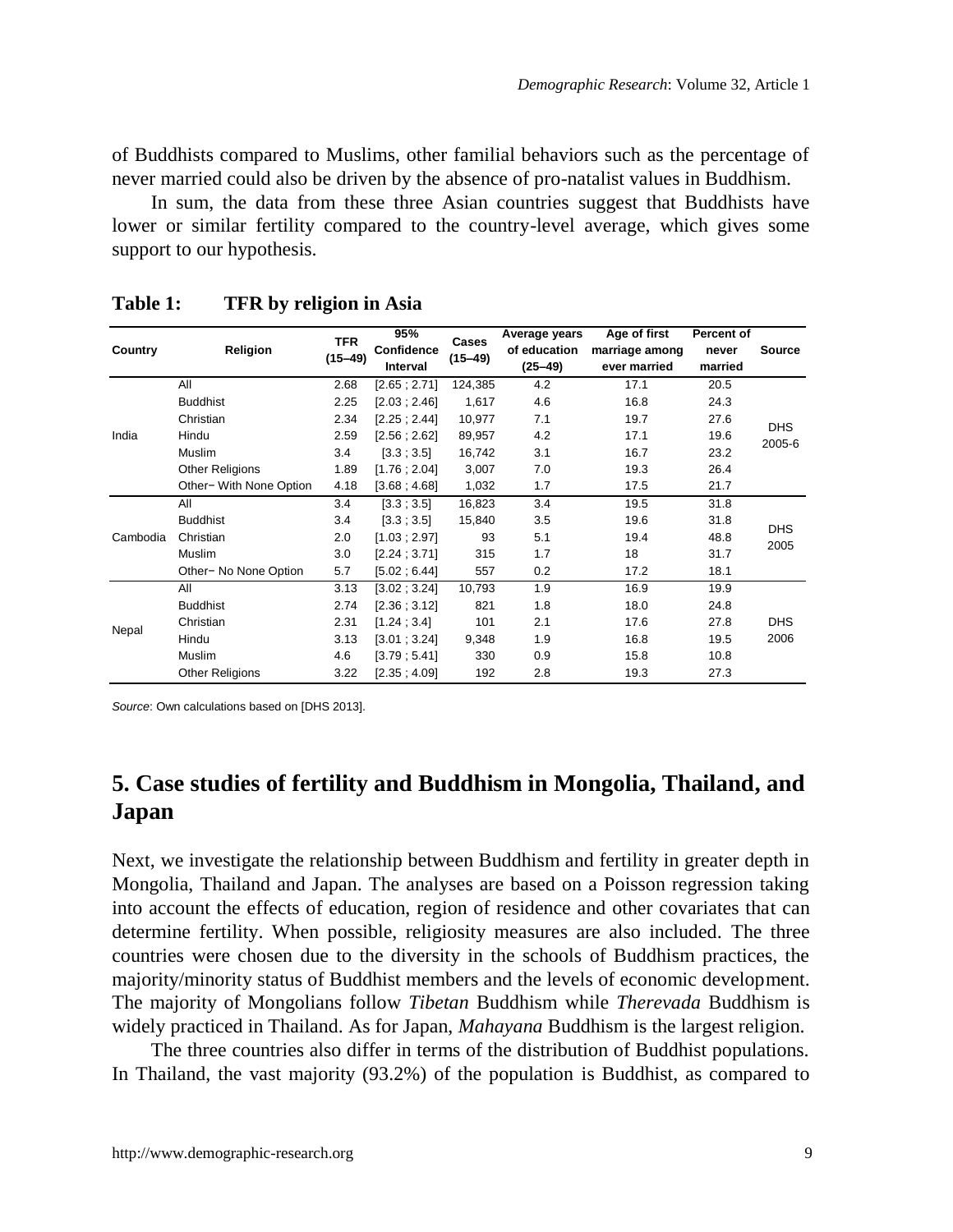only 36.2% in Japan (Hackett et al. 2012). Meanwhile, while slightly over half of Mongolians are Buddhist, the proportion of those without religious affiliation comprises a little over one-third of the total population (Hackett et al. 2012). The majority/minority positions of Buddhists in each society may contribute to fertility disparities of Buddhists in the three countries.

Likewise, these case studies represent Buddhism across very different economic development levels in 2010: Mongolia is a relatively poor country with a GDP per head of 2,227 USD; Thailand has an intermediate economic development level with a GDP per head of 9,187 USD; while Japan is one of the richest countries in the world with a GDP per head of 45,774 USD (IMF 2011). Some studies find that as a country becomes modernized with the modern state taking over religious institutions in providing basic services such as education, health care and housing, the importance of religion in social life declines (McCleary and Barro 2006; Norris and Inglehart 2004). This implies that the influence of religion on fertility may be minimal in Japan as compared to Thailand and Mongolia. Descriptive statistics on religious distributions, children ever born, age at first marriage and average years of education is provided in Table 2. Tables 3, 4 and 5 present the results from Poisson regression estimates of the number of children ever born in Mongolia, Thailand and Japan respectively. For Mongolia and Japan, "no religion" is used as a base category while for Thailand, "other religion" is used. Next, we discuss the statistical results for each country.

#### **5.1 Mongolia**

The Mongolian Census (National Statistical Office of Mongolia 2010) revealed that Buddhists constitute 56% of the population, while 36% are unaffiliated. Mongolia has experienced a very rapid decline in fertility in recent decades (Spoorenberg 2009), from a TFR of above 7.5 children per woman in 1970–1975 to a TFR of 2.08 in 2000–2005 and again an increase to a TFR of 2.37 in the 2005–2010 period (UNPD 2013). According to the latest census conducted in November 2010, the country counts 2.65 million inhabitants (National Statistical Office of Mongolia 2010).

The Reproductive Health Survey (RHS) for the year 2003 is employed for an indepth analysis of fertility patterns by religion. Note that we use the 2003 RHS data rather than the latest 2008 RHS since the variable "religion" is not available in the latter. The analysis is limited to the sample of women aged 25–49 divided into three religious groups: Buddhist, No religion or Other. The latter category includes those who declared themselves as Muslim (N=146), Protestant/Christian (N=84), and Other (N=16). Women of other religious groups (mainly coming from the Kazakh minority living in Western Mongolia) represent 3.8 per cent of the population aged 25–49. This minority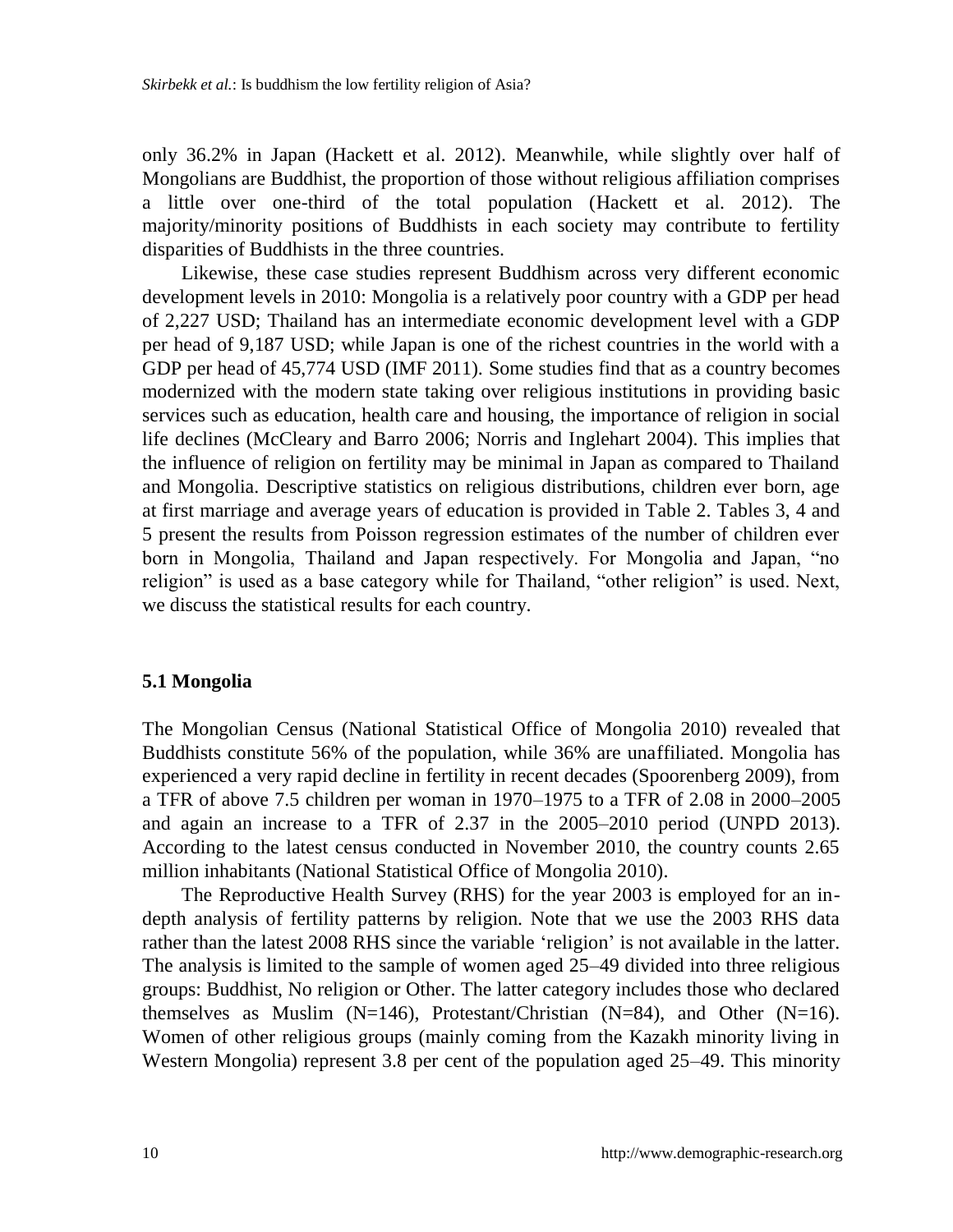could potentially behave differently from a reproductive point of view and bear more children in order to strengthen their position in Mongolian society (according to the minority status hypothesis) (Goldscheider 1971).

Table 2 reveals that Buddhists have slightly higher fertility than those with no religion, but lower fertility than those with other religions. Table 3 shows that after controlling for marital status, education, age, and residence in Model 2, those with *Other* religion have a significantly higher number of children than those with no religious affiliation. However, ceteris paribus, Buddhist women in Mongolia have similar fertility levels to non-religious women while exhibiting lower fertility than other religious groups.

| Country                | Religion                       | N       | %    | Children ever<br>born | Age at first<br>marriage | Average years<br>of education |
|------------------------|--------------------------------|---------|------|-----------------------|--------------------------|-------------------------------|
| Mongolia               | All                            | 6547    | 100  | 3,0                   | 21,3                     |                               |
| (RHS 2003)             | <b>Buddhist</b>                | 3962    | 60.5 | 3,1                   | 21,3                     |                               |
|                        | No religion                    | 2339    | 35.7 | 3,0                   | 21,4                     |                               |
|                        | Other (Christian/Muslim/Other) | 246     | 3.8  | 3,3                   | 20,9                     |                               |
| Thailand               | All                            | 128219  | 100  | 2,0                   | -                        | 6,6                           |
| $(Census 2000)^1$      | <b>Buddhist</b>                | 122260  | 95,4 | 1,9                   | -                        | 6,7                           |
|                        | Muslim                         | 5018    | 3,9  | 2,8                   |                          | 6                             |
|                        | Christian                      | 874     | 0,7  | 2,2                   |                          | 6,9                           |
|                        | Other                          | 67      | 0,1  | 2,1                   |                          | 3,1                           |
| Japan                  | All                            | 4 1 2 4 | 100  | 1,5                   | 24,8                     | 13,2                          |
| $(JGSS 2000 - 2008)^2$ | <b>Buddhist</b>                | 625     | 15,2 | 1,6                   | 25                       | 13,6                          |
|                        | Very/Somewhat devoted          | 106     | 2,6  | 1,4                   | 25,7                     | 13,6                          |
|                        | Not devoted                    | 519     | 12,6 | 1,6                   | 24,9                     | 13,6                          |
|                        | No religion                    | 3 1 9 6 | 77,5 | 1,5                   | 24,7                     | 13,2                          |
|                        | Non-Buddhist religion          | 303     | 7,4  | 1,6                   | 25,2                     | 13                            |
|                        | Shintoist                      | 22      | 0,5  | 1,3                   | 25,2                     | 13,5                          |
|                        | Christian                      | 69      | 1,7  | 1,5                   | 26,2                     | 13,7                          |
|                        | New religion (Sokagakkai)      | 106     | 2,6  | 1,7                   | 24,4                     | 12,8                          |
|                        | Other religion                 | 106     | 2,6  | 1,7                   | 25,3                     | 12,8                          |

#### **Table 2: Descriptive Statistics for women age 25−49**

*Notes*: <sup>1</sup> The 2000 Population and Housing Census of Thailand, Minnesota Population Center. Integrated Public Use Microdata Series, International [Machine-readable database]. Minneapolis: University of Minnesota, 2012.

 $^2$  The Japanese General Social Surveys (JGSS) are designed and carried out by the JGSS Research Center at Osaka University of Commerce (Joint Usage / Research Center for Japanese General Social Surveys accredited by Minister of Education, Culture, Sports, Science and Technology), in collaboration with the Institute of Social Science at the University of Tokyo.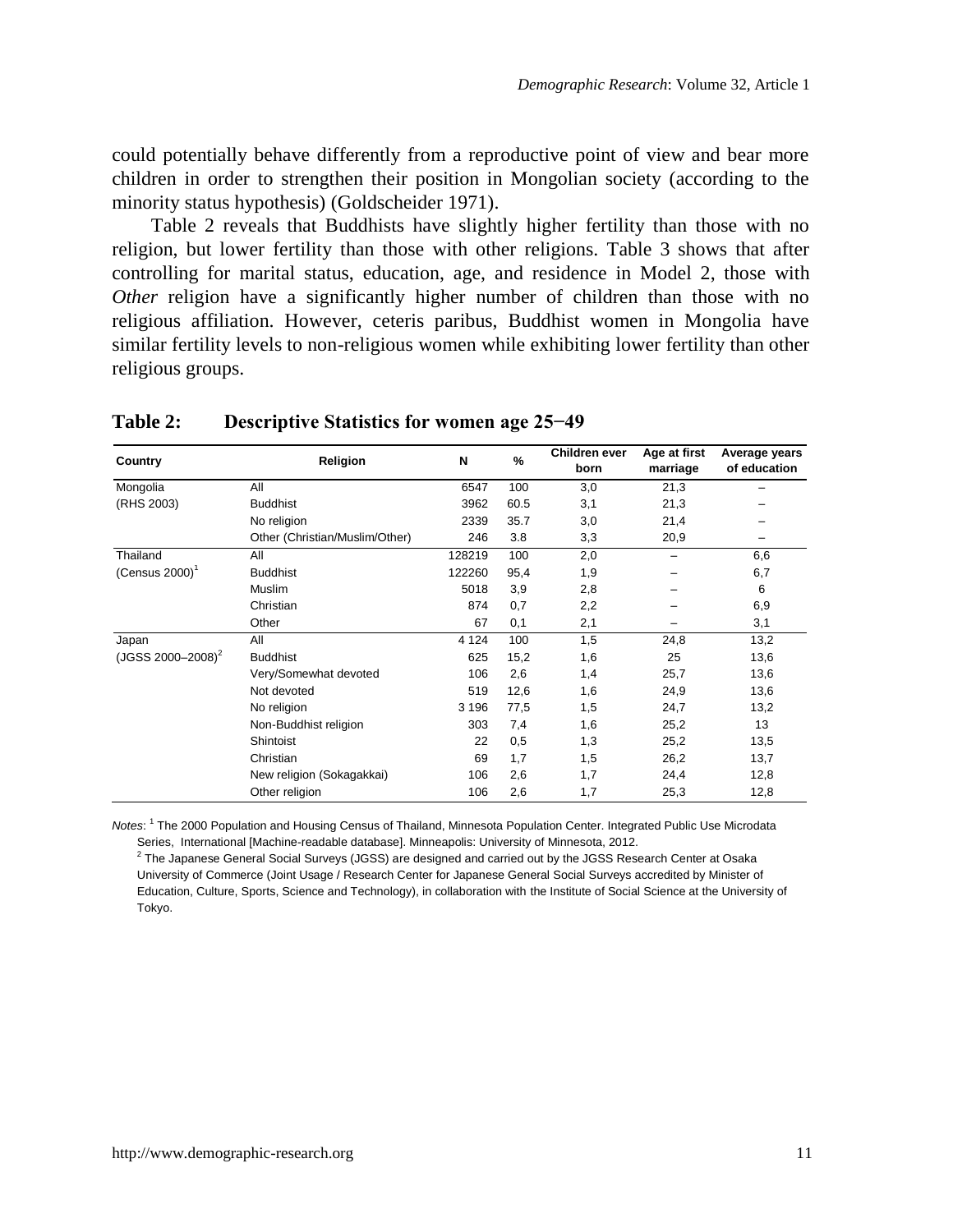|                       | Model 1    | Model 2    |  |  |
|-----------------------|------------|------------|--|--|
| <b>Variables</b>      | exp(b)     | exp(b)     |  |  |
| Religious Affiliation |            |            |  |  |
| <b>Buddhist</b>       | $1,040**$  | 1,003      |  |  |
| Other religion        | $1,122***$ | 1,097***   |  |  |
| No Religion           | 1          | 1          |  |  |
| Age                   |            |            |  |  |
| $25 - 29$             |            | $0,484***$ |  |  |
| $30 - 34$             |            | $0,746***$ |  |  |
| $35 - 39$             |            |            |  |  |
| $40 - 44$             |            | $1,213***$ |  |  |
| $45 - 49$             |            | 1,488 ***  |  |  |
| <b>Marital status</b> |            |            |  |  |
| Not married           |            | $0.745***$ |  |  |
| Married               |            | 1          |  |  |
| Education             |            |            |  |  |
| Primary or less       |            | $1,409***$ |  |  |
| Incomplete secondary  |            | $1,312***$ |  |  |
| Complete secondary    |            | $1,119***$ |  |  |
| More than secondary   |            | 1          |  |  |
| Residence             |            |            |  |  |
| Urban                 |            | $0,822***$ |  |  |
| Rural                 |            | 1          |  |  |
| Constant              | $2,959***$ | $2,526***$ |  |  |
| N                     | 6547       | 6547       |  |  |
| Log-likelihood        | $-12995,3$ | $-11267,6$ |  |  |
| d.f.                  | 2          | 11         |  |  |

| <b>Table 3:</b> | Mongolia – Poisson regression, dependent variable – number of |
|-----------------|---------------------------------------------------------------|
|                 | children born to women 25–49 years old                        |

*Note*: \* p<.1; \*\* p<.05; \*\*\* p<.01.

*Source*: 2003 Reproductive Health Surveys, National Statistical Office of Mongolia, UNFPA, and Ministry of Health (2004).

#### **5.2 Thailand**

The 67 million Thais (in 2012) are mainly Theravada Buddhist (94%), followed by a smaller share of Muslims (5%) (Thailand Census 2000; UNDP 2013). Thai total fertility fell nationally from 6.14 in 1950–1955 to 1.99 children per woman in 1990– 1995 and further fell to 1.49 for the period 2005–2010 (UNPD 2013). The predominance of Buddhism may have facilitated reproductive change and family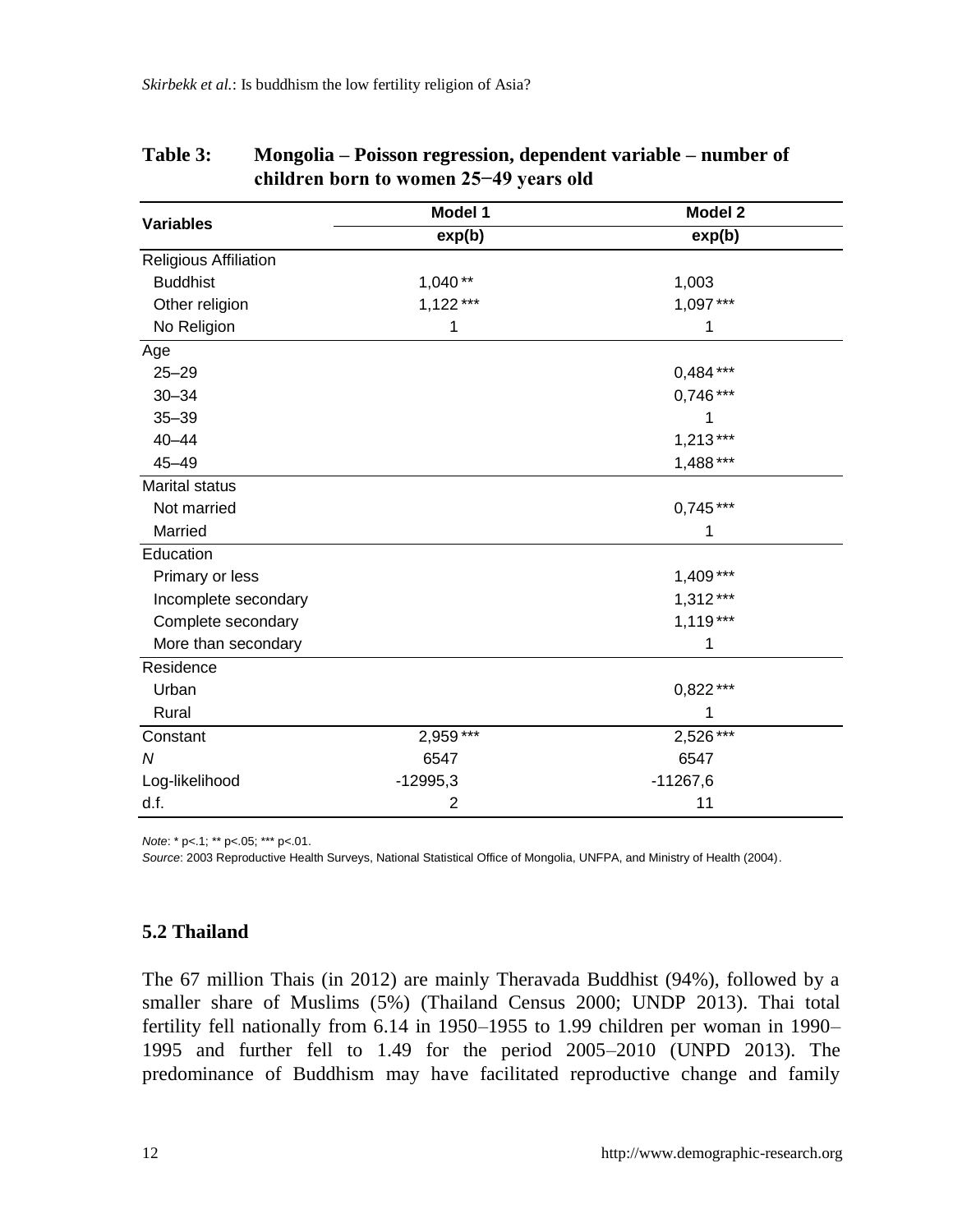planning policies implemented in 1971 as evident in contraceptive prevalence among married women of reproductive age, which had exceeded 70% by the 1990s (Knodel et al. 1999; NSO 1997; Nepomuceno 1991).

Even before the family planning campaign in the 1970s, the Buddhist majority had lower fertility rates than the Muslim minority (both Thai and particularly Malay speakers). A relatively common view during the 1960s among Muslims in southern Thailand was that family planning and contraception was a sin, and they should accept the number of children given to them (Knodel et al. 1999; Ling 1969). Traditional interpretations of Islam in the Malay-speaking areas of southern Thailand and neighboring Kelantan in Malaysia led to lowered contraceptive use (Leete 1996; Leete and Tan Boon 1993). For instance, data from DHS 1987 (when religion was recorded) show that the overall TFR was 3.57: Buddhists had a TFR of 3.43, while Muslims had a TFR of 5.29.

Trends in fertility for the largest religions in Thailand are presented in Figure 1. Buddhist women in Thailand tend to reduce their fertility from an earlier point in time and have lower fertility than Muslim or Christian women. However, we note that these religious groups also experienced a decline in fertility over time but at a slower rate than the national average.

Since reproductive behavior is also determined by demographic, social and economic factors, the fertility difference among religious groups could be partly explained by the disadvantaged socioeconomic positions of Muslims in Thailand (Brown 2008). Based on the 2000 Census data available from IPUMS (Minnesota Population Center 2013), Table 4 presents the results from the Poisson regression analysis evaluating whether there is an effect of Buddhist affiliation on fertility once various controls are taken into account. In Model 1, we present results with only religion measures in place (modelled as Muslim, Buddhist, and Other). In Model 2, we present results with religion and background variables. We find that religion remains a significant factor even after controlling for socioeconomic characteristics including education, marital status, urban or rural residence, and age. Buddhists have significantly lower fertility than Muslims and members of other religious groups.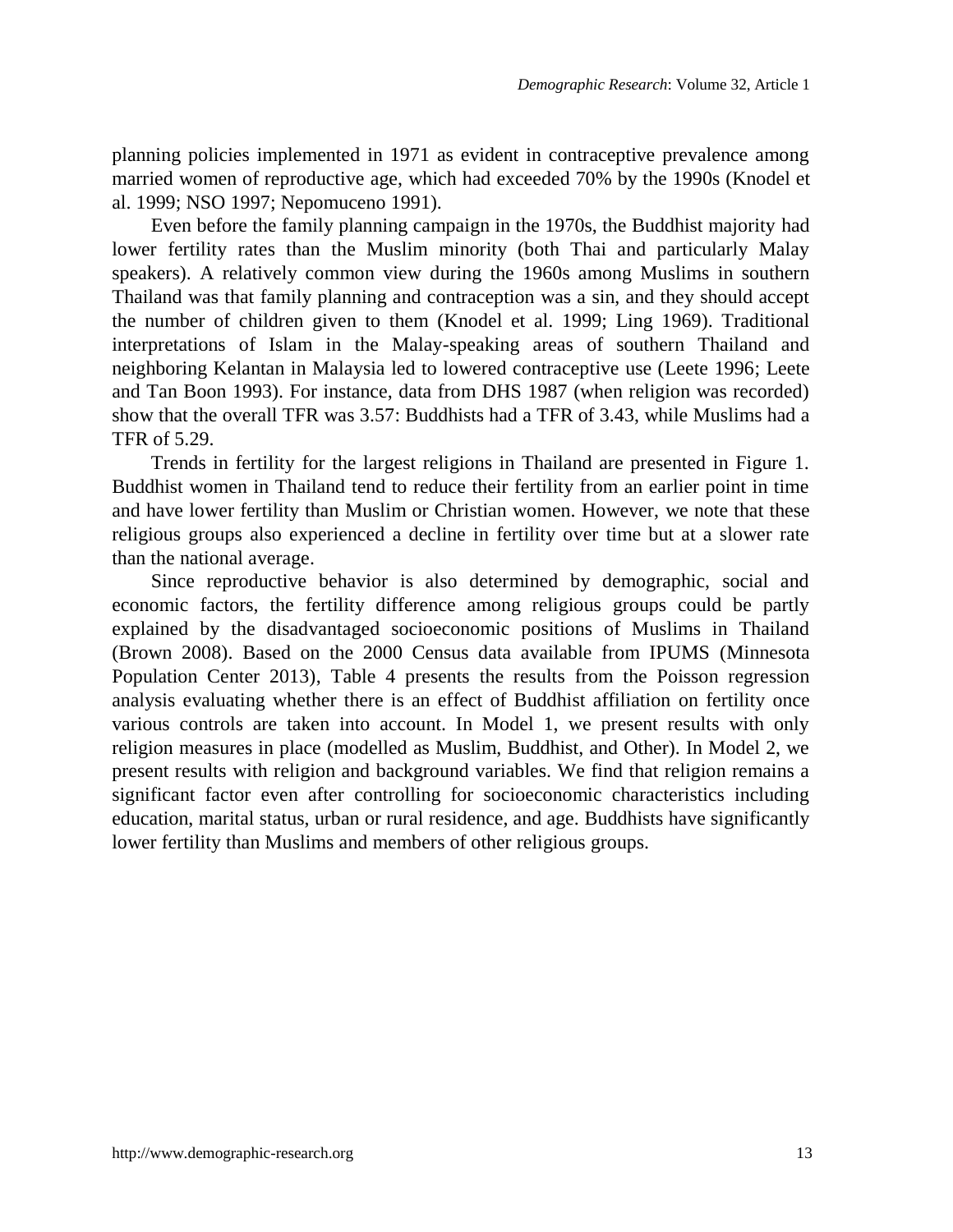## **Figure 1: Own-children estimates of fertility (3-year period) by religion, Thailand, 1976–2006**



*Sources*: Our own calculations based on the 1990 and 2000 censuses in Thailand [Minnesota Population Center 2013] and 2005-06 MICS microdata.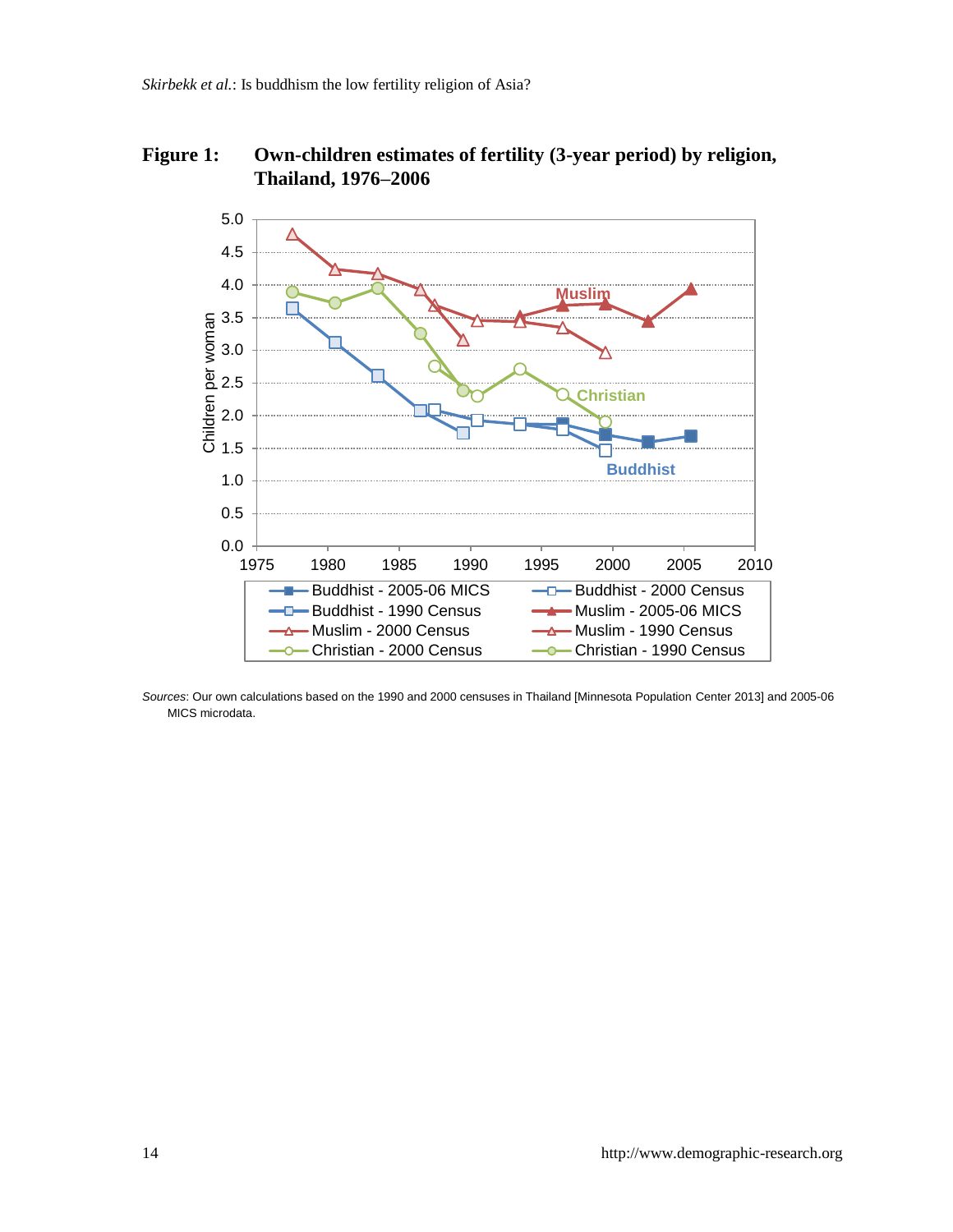|                              | Model 1     | Model 2      |  |  |
|------------------------------|-------------|--------------|--|--|
| <b>Variables</b>             | exp(b)      | exp(b)       |  |  |
| <b>Religious Affiliation</b> |             |              |  |  |
| <b>Buddhist</b>              | $0,702***$  | $0.697***$   |  |  |
| Muslim                       |             | 1            |  |  |
| Other                        | 0,786***    | $0.795***$   |  |  |
| Age                          |             |              |  |  |
| $25 - 29$                    |             | 0,682 ***    |  |  |
| $30 - 34$                    |             | 0,868 ***    |  |  |
| $35 - 39$                    |             | 1            |  |  |
| $40 - 44$                    |             | $1,112***$   |  |  |
| $45 - 49$                    |             | $1,253***$   |  |  |
| <b>Marital Status</b>        |             |              |  |  |
| Not married                  |             | 0,889 ***    |  |  |
| Married                      |             | 1            |  |  |
| $\text{Education}^1$         |             |              |  |  |
| Primary or less              |             | 1,376***     |  |  |
| Lower secondary              |             | $1,209***$   |  |  |
| Upper secondary              |             | 1,092***     |  |  |
| More than secondary          |             | 1            |  |  |
| Residence                    |             |              |  |  |
| Urban                        |             | 0,881 ***    |  |  |
| Rural                        |             | 1            |  |  |
| Constant                     | $2,776$ *** | 2,256***     |  |  |
| N                            | 101107      | 101107       |  |  |
| Log-likelihood               | $-160652,7$ | $-155148,85$ |  |  |
| d.f.                         | 2           | 11           |  |  |

### **Table 4: Thailand – Poisson regression, dependent variable – number of children born to women 25−49 years old**

*Note*: \* p<.1; \*\* p<.05; \*\*\* p<.01.

*Source*: Our own calculations based on the 2000 census in Thailand [Minnesota Population Center 2013].

#### **5.3 Japan**

Japan, with its population of 127 million (2013 estimate by Statistics Bureau), has one of the lowest-low fertility rates in the world. Fertility in Japan fell to below replacement levels in 1970s and was estimated to be 1.34 children for the 2005–2010 period (UNPD 2013). In Japan, 32% of the population is Buddhist (Mahayan strand), while 60% regard themselves as religiously unaffiliated (Inoguchi 2006). We surmise that the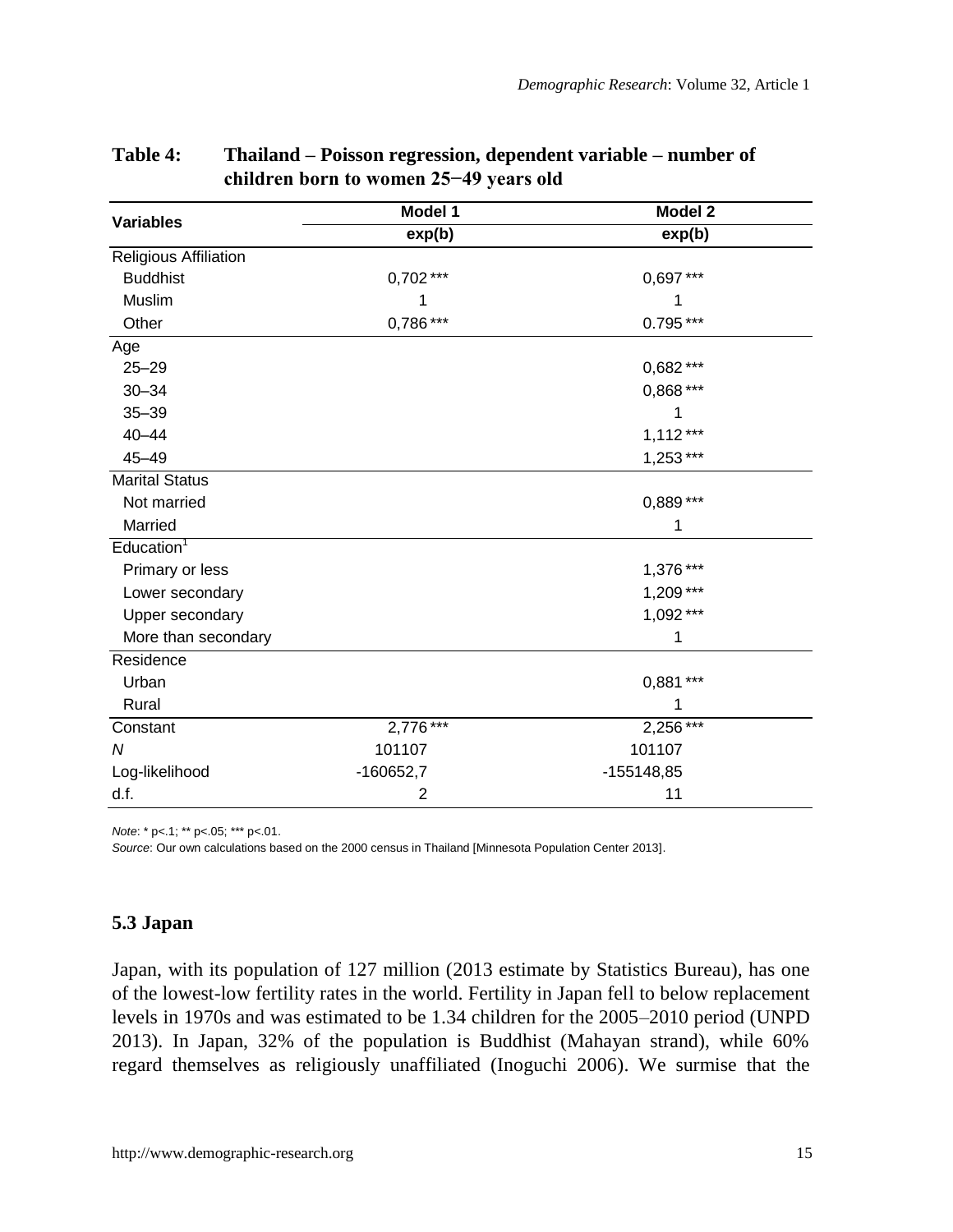predominance of non-affiliated individuals and Buddhist populations might, to a certain extent, contribute to low fertility in Japan.

Using the pooled Japanese General Social Surveys (JGSS), repeated crosssectional social surveys for the years 2000−2008, we examine both the role of religious affiliation (which we also consider for Mongolia and Thailand) and a measure of religiosity for Buddhists. Respondents who answered that they follow a religion were further asked to identify how devoted they are to their religion given three possible answers: very devoted, devoted to a certain degree, and not very devoted. This question is used as a measurement of the degree of religiosity classified into devoted ("very devoted" and "devoted to a certain degree") and non-devoted ("not very devoted") groups. This allows us to investigate whether there is any difference between religious and less religious Buddhist followers.

Table 5 shows Poisson regression models of the association between religiosity and religious affiliation (Buddhism, other religion, no religion) and fertility. We find that the effect of Buddhism on the number of children ever born is negative when compared to those with no religious affiliation, but not statistically significant. These effects are the same when age, marital status, education, and size of municipality are taken into account in Model 3. Furthermore, while devoted Buddhists appear to have higher fertility than non-affiliated individuals in Model 2, after controlling for relevant socio-demographic factors in Model 4, this difference disappears. Likewise, we do not find that the number of children ever born between devoted and non-devoted Buddhist women differ significantly. In sum, Buddhist belief, even among devoted adherents, is not significantly related to fertility in Japan.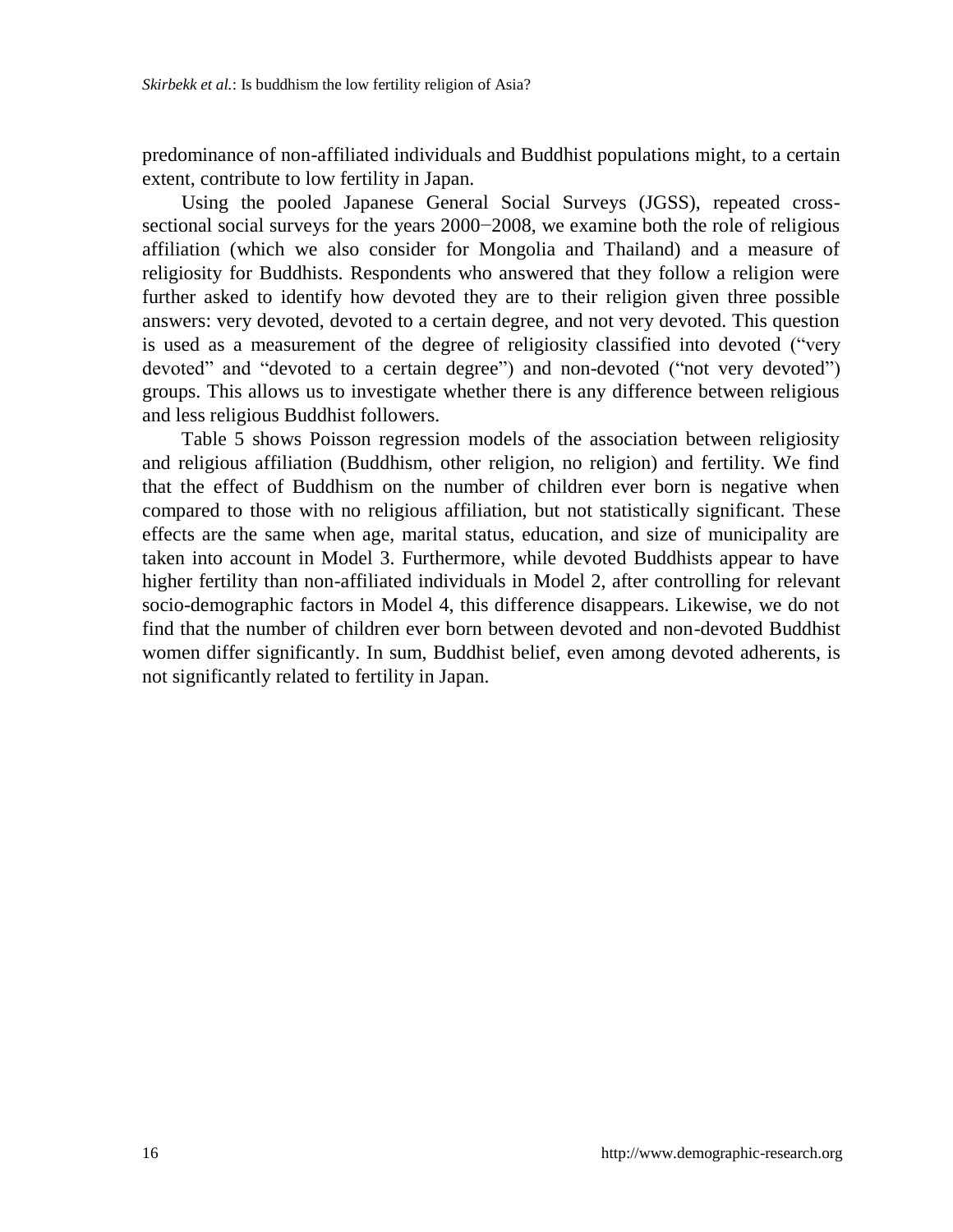|                              | Model 1        | Model 2    | Model 3    | Model 4    |
|------------------------------|----------------|------------|------------|------------|
| <b>Variables</b>             | exp(b)         | exp(b)     | exp(b)     | exp(b)     |
| <b>Religious Affiliation</b> |                |            |            |            |
| No religion                  | 1              |            | 1          |            |
| <b>Buddhist</b>              | 1,048          |            | 0,990      |            |
| Other religion               | $1,084*$       |            | 1,020      |            |
| Religiousity                 |                |            |            |            |
| No religion                  |                | 1          |            | 1          |
| Non-devoted Buddhist         |                | 0,952      |            | 0,950      |
| <b>Devoted Buddhist</b>      |                | 1,067*     |            | 0,997      |
| Other religion               |                | $1,084*$   |            | 1,020      |
| Age                          |                |            |            |            |
| $25 - 29$                    |                |            | $0,581***$ | $0,581***$ |
| $30 - 34$                    |                |            | $0.819***$ | $0.818***$ |
| $35 - 39$                    |                |            | 1          | 1          |
| $40 - 44$                    |                |            | 1,050      | 1,050      |
| $45 - 49$                    |                |            | 1,050      | 1,050      |
| <b>Marital Status</b>        |                |            |            |            |
| Never-married                |                |            | $0,008***$ | $0,008***$ |
| Married                      |                |            | 1          | 1          |
| Divorced/widowed             |                |            | 0,916      | 0,917      |
| Education <sup>1</sup>       |                |            |            |            |
| lower secondary              |                |            | 1,043      | 1,044      |
| upper secondary              |                |            | 1          | 1          |
| post-secondary               |                |            | $0,946*$   | $0.946*$   |
| university and more          |                |            | $0,858***$ | $0,858***$ |
| Residence                    |                |            |            |            |
| 14 Largest cities            |                |            | $0,895***$ | $0,895***$ |
| Other cities                 |                |            | 1          | 1          |
| Town/Village                 |                |            | 1,066 *    | 1,066*     |
| Constant                     | $1,627***$     | $1,627***$ | 2,057***   | 2,057***   |
| N                            | 4123           | 4123       | 4123       | 4123       |
| Log-likelihood               | $-6226.8$      | $-6225.9$  | $-5002.2$  | $-5002,1$  |
| d.f.                         | $\overline{2}$ | 3          | 13         | 14         |

### **Table 5: Japan ─ Poisson regression, dependent variable ─ number of children born to women 25−49 years old**

*Notes*: \* p<.1; \*\* p<.05; \*\*\* p<.01.

<sup>1</sup> Education is attended base. Educational levels under the Pre-WWII school system are converted to the current school system The levels of education correspond in the following; Lower secondary: junior high school. Upper secondary: high school. Postsecondary: vocational school/junior college. University and more: university and graduate school.

*Source*: Own calculations based on Japanese General Social Survey 2000–2008, Tanioka, Maeda, and Iwai (2010).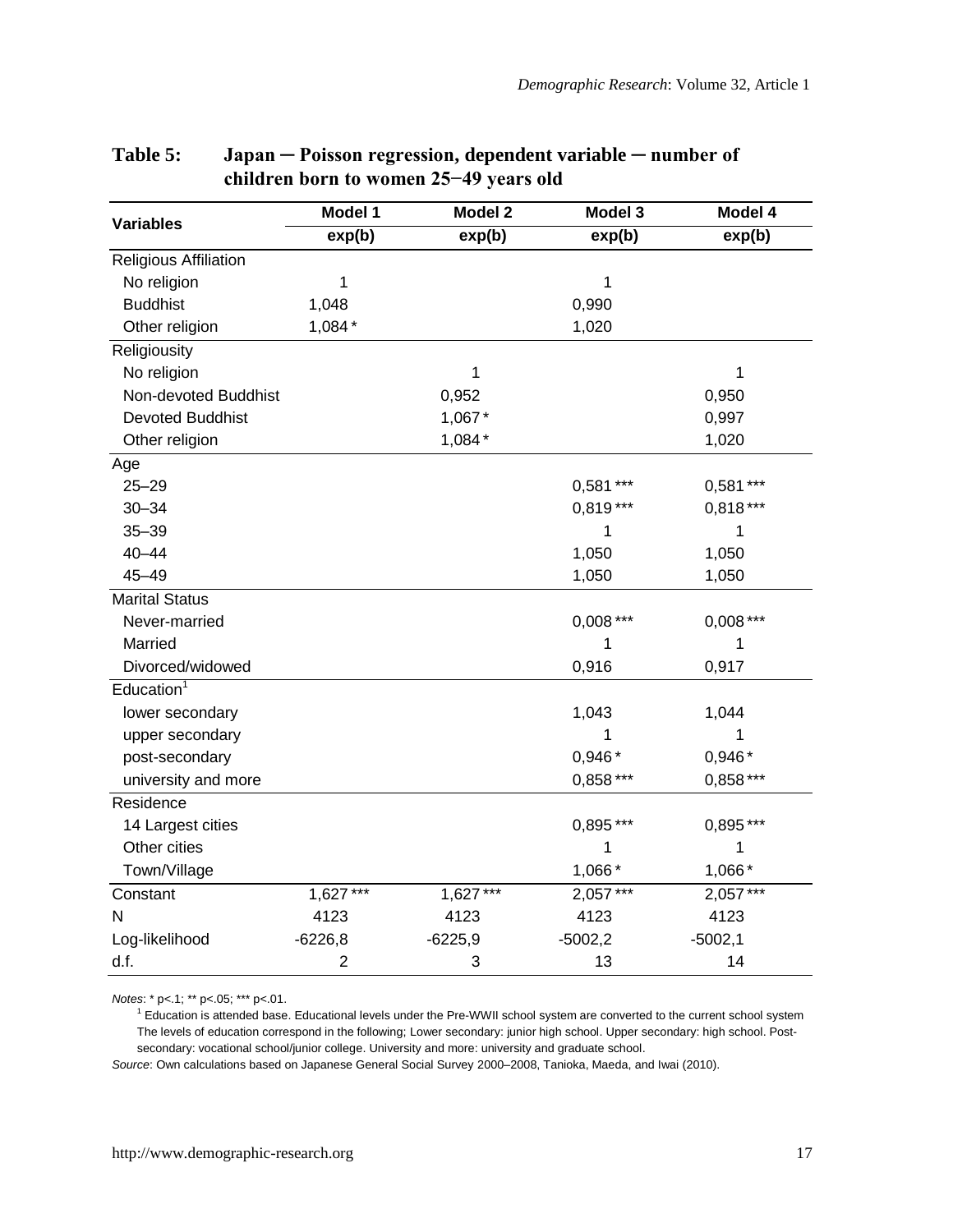### **6. Discussion and conclusions**

Our results suggest that Buddhist affiliation tends to be negatively or not associated with childbearing outcomes, controlling for observable socio-economic characteristics including education, residence, age and marital status. In spite of the highly diverse contexts under which the different types of Buddhism dominate, we do not have an example of Buddhist fertility being significantly higher than that of other religions except for Cambodia. Although the results vary between the highly diverse contextual and institutional settings we investigate, we find evidence that Buddhist affiliation or devotion is not generally related to elevated fertility across these very different cultural settings.

Generally, previous studies have found that those who have a religion tend to have higher fertility than the religiously unaffiliated. However, in the two countries in our study that have significant unaffiliated populations (Mongolia and Japan), Buddhist fertility is not higher than the fertility of the unaffiliated. The recent study of religious differences in fertility behaviour in Japan, Korea and Singapore reported a similar finding of no particular effect of being a Buddhist on the actual number of children (Kojima 2014). Furthermore, our results are also in contrast to earlier findings showing that greater religiosity is related to higher fertility. We found that more devout Buddhists in Japan do not appear to have higher fertility than less devout Buddhists. In models that control for demographic characteristics, these findings support our hypothesis that having a Buddhist religious faith does not lead to greater fertility.

The three countries under analysis differ not only in the religious strain of Buddhism, but also in the population shares that declare Buddhism as their religion. More than 93 % of the population in Thailand stated to be of Buddhist affiliation as compared to 55% in Mongolia and only 36% in Japan (Hackett et al. 2012). Whether one"s religion has a minority status or not may potentially affect childbearing outcomes. Indeed, the higher levels of Muslim fertility in Thailand are consistent with the minority status hypothesis which postulates that the insecurities of minority group membership may increase fertility when a group prefers separation from the larger society and are committed to pronatalist norms (Knodel et al. 1999). On the other hand, despite having a minority status, the absence of pronatalist ideology in Buddhism in general does not influence the reproductive behaviors of Buddhist devotees in Japan.

This finding highlights the importance of theology for fertility preferences. Many religions have explicit rules and teachings about family issues and childbearing. Religious control over family behaviors can take the form of prohibition or rewards. For instance, divorce is prohibited in Catholicism. Meanwhile, religions such as Mormonism deliberately provide incentives to have many children through granting psychic and social rewards in the form of approval, social status and blessings (Stark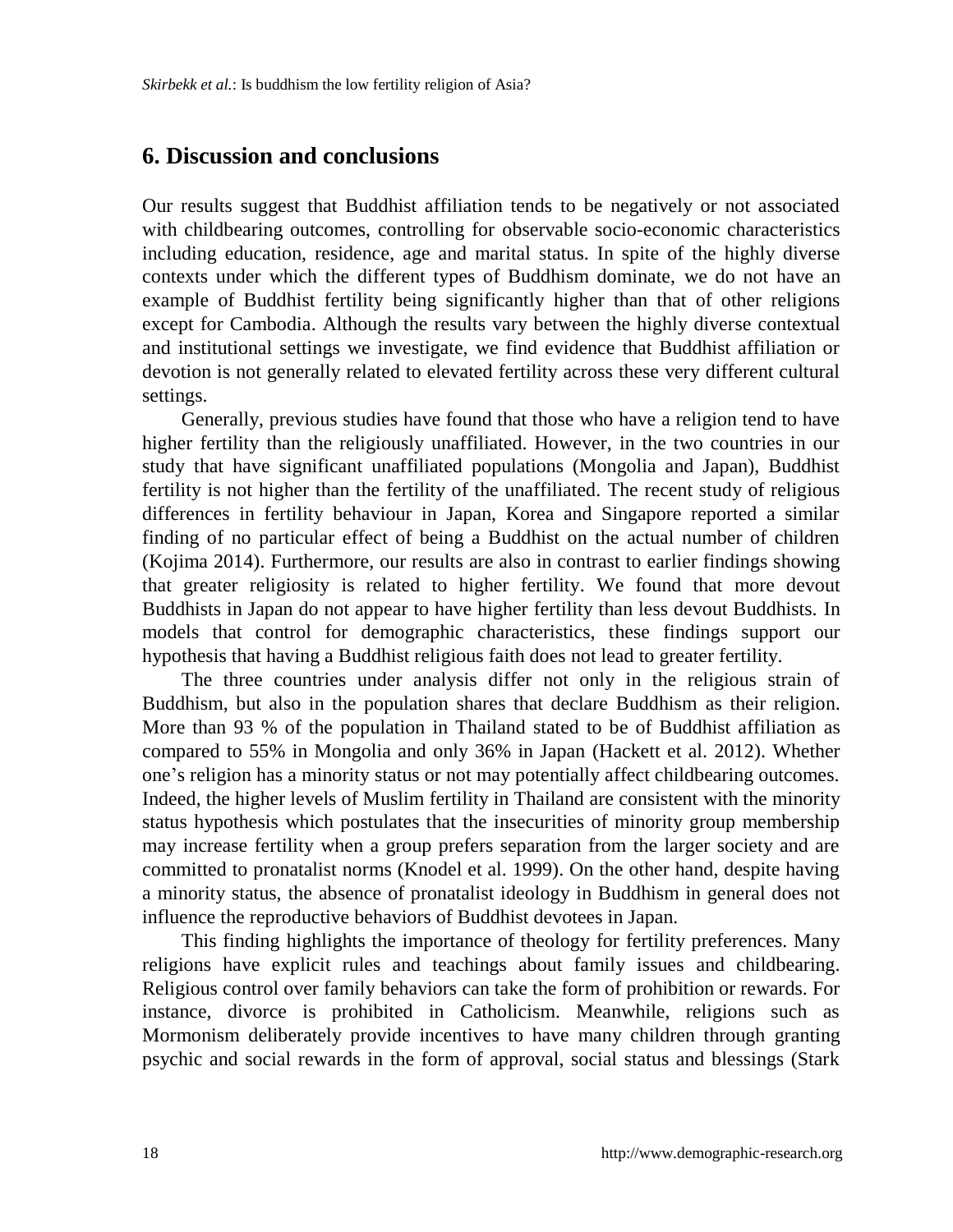and Finke 2000). Similarly, Muslims in Thailand perceive contraception as a sin and consider it is a duty to accept the number of children Allah gives (Knodel et al. 1999).

In contrast, Buddhism lacks unequivocal pronatal teachings and generally tends to provide little opposition to most forms of contraception. We find that Buddhist teachings do not require followers to have high fertility levels and are more ambivalent regarding procreation, contraception and abortion than the Abrahamic religions. Further, the fact that Buddhist practice often lack rigid formalities and concepts of taboo (Keown 2005) can help explain the absence of religious obligation on family formation and childbearing.

Buddhist religion and religious practice may represent a spiritual alternative to family formation rather than a precursor (Schak 2008). Hence, each religious group may change in response to socioeconomic development at a different pace, according to the interaction hypothesis proposed by Chamie (1981). For instance, in the case of Thailand, although family planning policies implemented in the 1970s contributed to overall fertility decline, the adoption of such programs was much slower among the Muslim community (Knodel et al. 1999).

Although a religious denomination may have teachings related to demographic behaviors, several factors are necessary for religion to influence fertility, such as means of communication, enforcement of compliance as well as a high degree of attachment within the religious community (McQuillan 2004). Along similar lines, the way Buddhism is practiced in the three countries studied may result in different levels of the influence of religion on childbearing. Our results suggest that the largest fertility difference between Buddhist followers and members of other religions is in Thailand. One explanation for smaller religious differences in Mongolia and Japan is possibly because the two countries are relatively more secularized than Thailand. The repression of religious practices under the communist regime in Mongolia until 1991 and modernization as well as the explicit separation between the state and religion in the Japanese constitution after World War II contribute to lower religiosity in the two countries. Thus, apart from the higher number of non-affiliated individuals in Japan and Mongolia compared to Thailand, members of religious groups may also be less religious. Fertility differentials by religion in the former two countries therefore are not as evident as in Thailand.

Another explanation lies in the fact that unlike Mongolia and Japan, there are virtually no unaffiliated individuals in Thai society. This is possibly because official documents such as birth registrations and identity cards in Thailand record information on religious affiliation. As a predominant Buddhist country, individuals may be inclined to identify their religious affiliation as Buddhism without actually practicing. Since Thai Theravada Buddhism emphasizes individual autonomy and responsibility where a person"s store of merit is primarily of his/her own doing, the nature of a Buddhist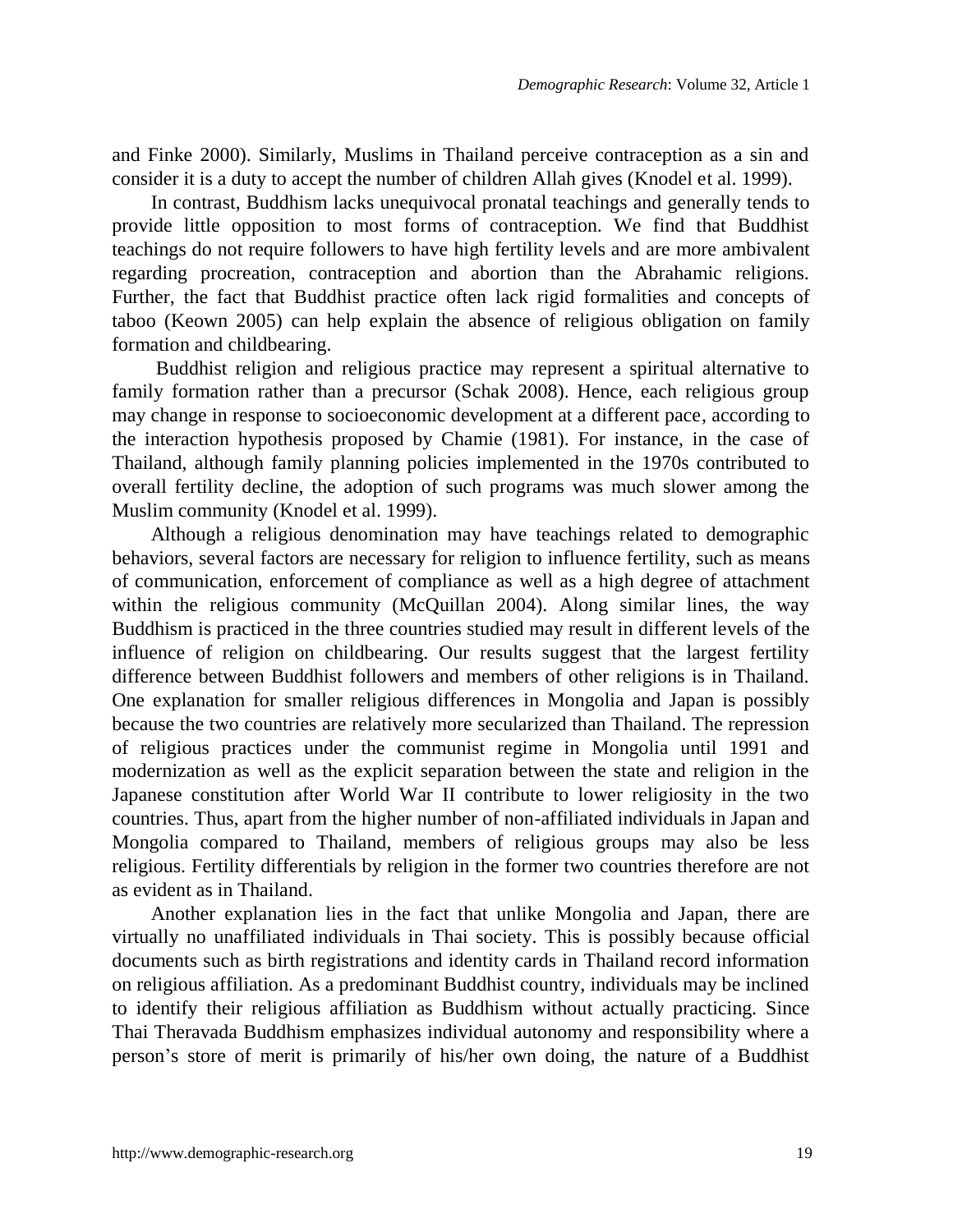affiliation is contingent on individual practice. On the other hand, being a Muslim or Christian in Thailand requires more devotion as a means to distinguish oneself from the majority Buddhists, as reflected in the 2005−2008 World Values Survey and East-Asian Barometer, which shows that Muslims and Christians in Thailand consider themselves to be more religious and attend religious services more regularly than do Buddhists. Likewise, the practice of voluntary veiling among Muslim women is also a powerful symbol of identity and commitment to Islamic values (Marddent 2013). The greater devotion interacting with pronatalist ideology in Islam and Christianity thus have led to higher fertility among Muslims and Christians in Thailand.

Despite differences in the schools of Buddhism and the level of socioeconomic development and secularization, empirical results from the three countries under examination consistently show that Buddhists have slightly lower or insignificantly different fertility than other religions and are on par with those having no religious affiliation. While Buddhism is concentrated in Asian countries, there are a growing number of adherents in different parts of the world (including in western countries) partly due to migration and conversion (Baumann 1995). There is indeed some evidence suggesting that Buddhist fertility is relatively low outside of the Asian context. For instance, in Australia, adjusting for education and income, 40−44 year old Buddhist women have the lowest number of children ever born of any religious group, approximately half a child lower than the Christian majority (who have about 2.1 children) – and even 0.2 children less than those without religion (Australian Bureau of Statistics 2006). Similarly, the 2000 Swiss Census reports that the birth rate per woman is only 1.42 for Buddhists, slightly lower than the Swiss average of 1.43 (Blume 2009). Given below replacement level fertility in most European countries, Buddhism may have less influence on fertility behavior than in the Asian countries presented in this paper. This further raises an interesting question – would an increase in the adoption of Buddhist doctrine result in lower fertility and in which context?

The prevalence of Buddhism in many Asian nations could represent an important reason for their low fertility. We recommend that future studies use additional datasets to test the relationship between Buddhist affiliation and degree of devotion on fertility in other contexts. Patterns of Buddhist fertility should be explored outside the Asia-Pacific region, as it would be interesting to study how Buddhist family dynamics play out in other contexts given this religion"s recent growth in several parts of the world.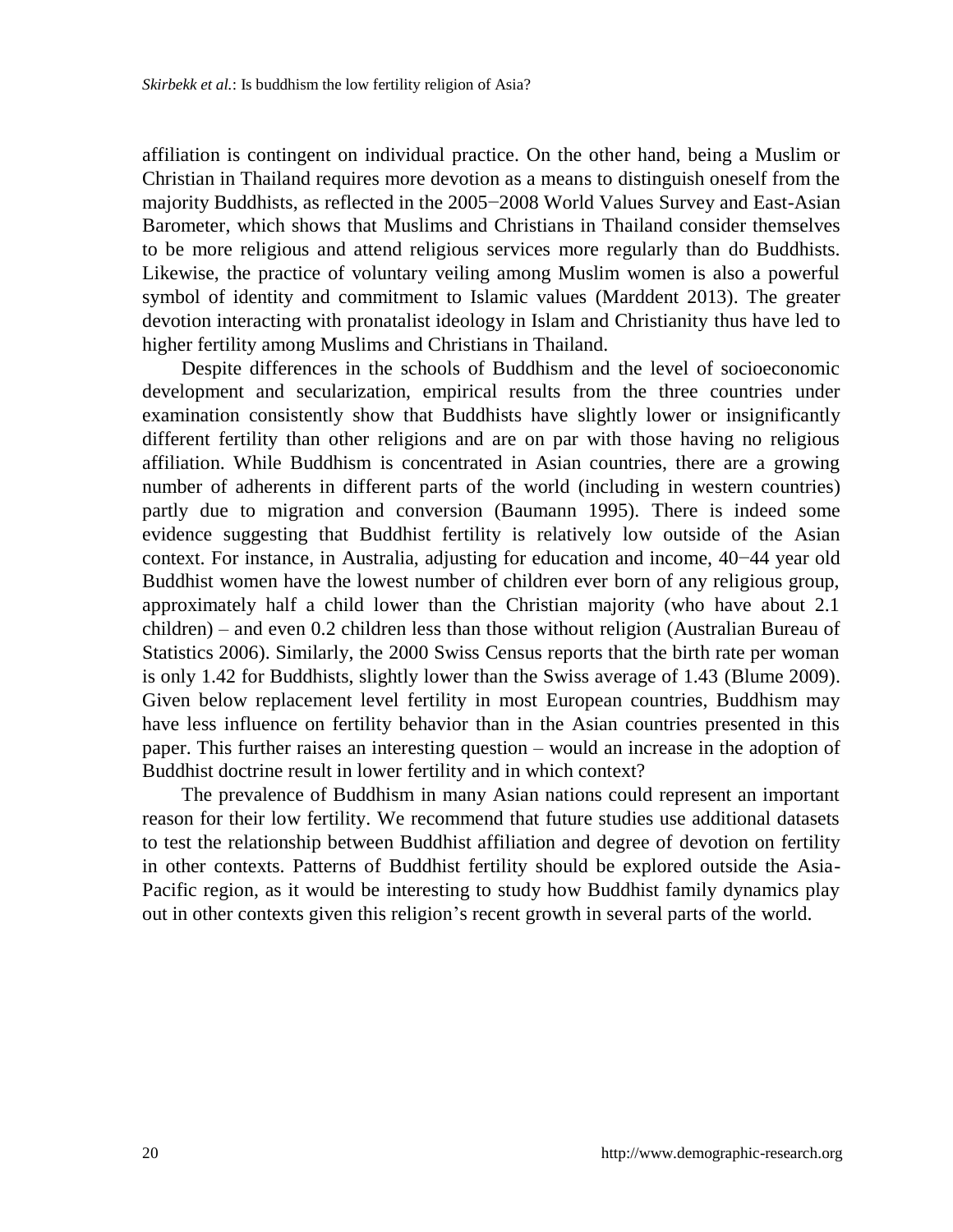## **7. Acknowledgements**

The authors are grateful to Michaela Potančoková, Karénina Kollmar-Paulenz, and anonymous reviewers who gave us valuable comments on earlier versions of this paper. We would also like to thank Jenny Trinitapoli, the respondent for our paper when it was presented at the 2013 IUSSP conference in Busan 2013, along with other session participants who provided feedback. A special thanks is offered to Veerawat Muttarak for commenting on Buddhist teachings and practices. We thank Matthew Cantele for his valued assistance in the proofreading and editing of the document. This work was supported by Starting Grant of the European Research Council, Grant Agreement 241003-COHORT.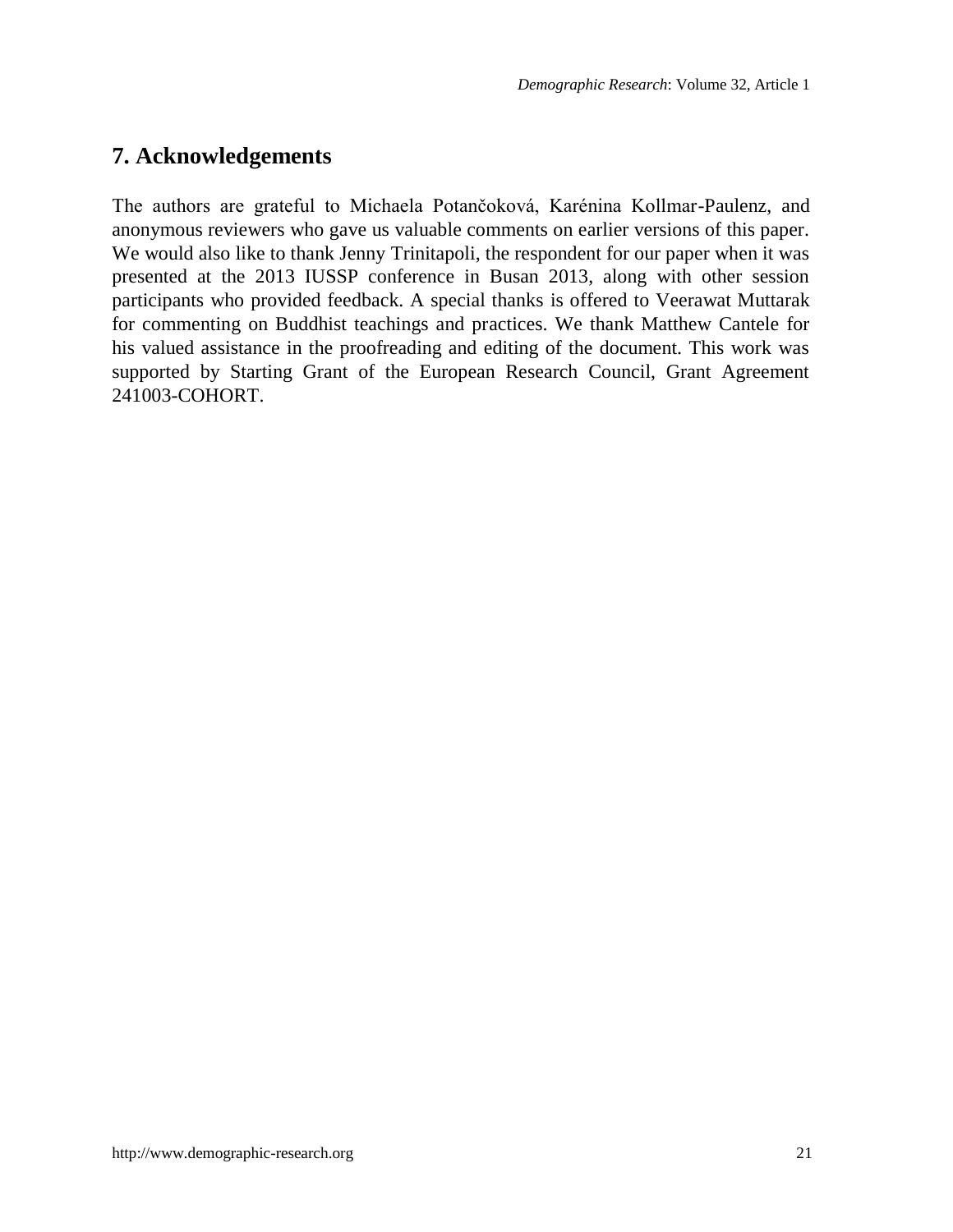## **References**

- Adhikari, R. (2010). Demographic, socio-economic, and cultural factors affecting fertility differentials in Nepal. *BMC Pregnancy and Childbirth* 10(1): 1–19. [doi:10.1186/1471-2393-10-19.](http://dx.doi.org/10.1186/1471-2393-10-19)
- Attané, I. and Guilmoto, C. (2007). *Watering the neighbour's garden*. Paris: Committee for International Cooperation in National Research in Demography.
- Australian Bureau of Statistics (2006). *Census of Population and Housing*.
- Baumann, M. (1995). Creating a European path to Nirvâna: Historical and contemporary developments of Buddhism in Europe. *Journal of Contemporary Religion* 10(1): 55–70[. doi:10.1080/13537909508580726.](http://dx.doi.org/10.1080/13537909508580726)
- Blume, M. (2009). The reproductive benefits of religious affiliation. In: Voland, E. and Schiefenhövel, W. (eds.). *The biological evolution of religious mind and behavior, the frontiers collection*. Berlin/Heidelberg: Springer: 117–126. [doi:10.1007/978-3-642-00128-4\\_8.](http://dx.doi.org/10.1007/978-3-642-00128-4_8)
- Brown, G.K. (2008). Horizontal Inequalities and Separatism in Southeast Asia: A Comparative Perspective. In: Stewart, F. (ed.). *Horizontal Inequalities and Conflict: Understanding Group Violence in Multiethnic Societies*. Basingstoke: Palgrave: 252–284.
- Burch, T.K. (1966). The fertility of North American Catholics: A comparative overview. *Demography* 3(1): 174–187. [doi:10.2307/2060070.](http://dx.doi.org/10.2307/2060070)
- Chamie, J. (1981). *Religion and fertility: Arab Christian-Muslim differentials*. Cambridge/New York: Cambridge University Press.
- Childs, G., Goldstein, M.C., Jiao, B., and Beall, C.M. (2005). Tibetan fertility transitions. *Population and Development Review* 31(2): 337–349. [doi:10.1111/j.](http://dx.doi.org/10.1111/j.1728-4457.2005.00068.x) [1728-4457.2005.00068.x.](http://dx.doi.org/10.1111/j.1728-4457.2005.00068.x)
- Courbage, Y. and Todd, E. (2007). *Le Rendez-vous des civilisations*. Paris: Seuil/La République des Idées.
- Demographic and Health Surveys (2013). *Demographic and Health Surveys* [Cambodia 2005, India 2005–6, Nepal 2006]. Rockville, MD: ICF International.
- Eberstadt, N. and Shah, A. (2012). Fertility decline in the Muslim world, c. 1975–c. 2005: A veritable sea-change, still curiously unnoticed. In: Groth, H. and Sousa-Poza, A. (eds.). *Population dynamics in Muslim countries*. Berlin/Heidelberg: Springer: 11–27. [doi:10.1007/978-3-642-27881-5\\_2.](http://dx.doi.org/10.1007/978-3-642-27881-5_2)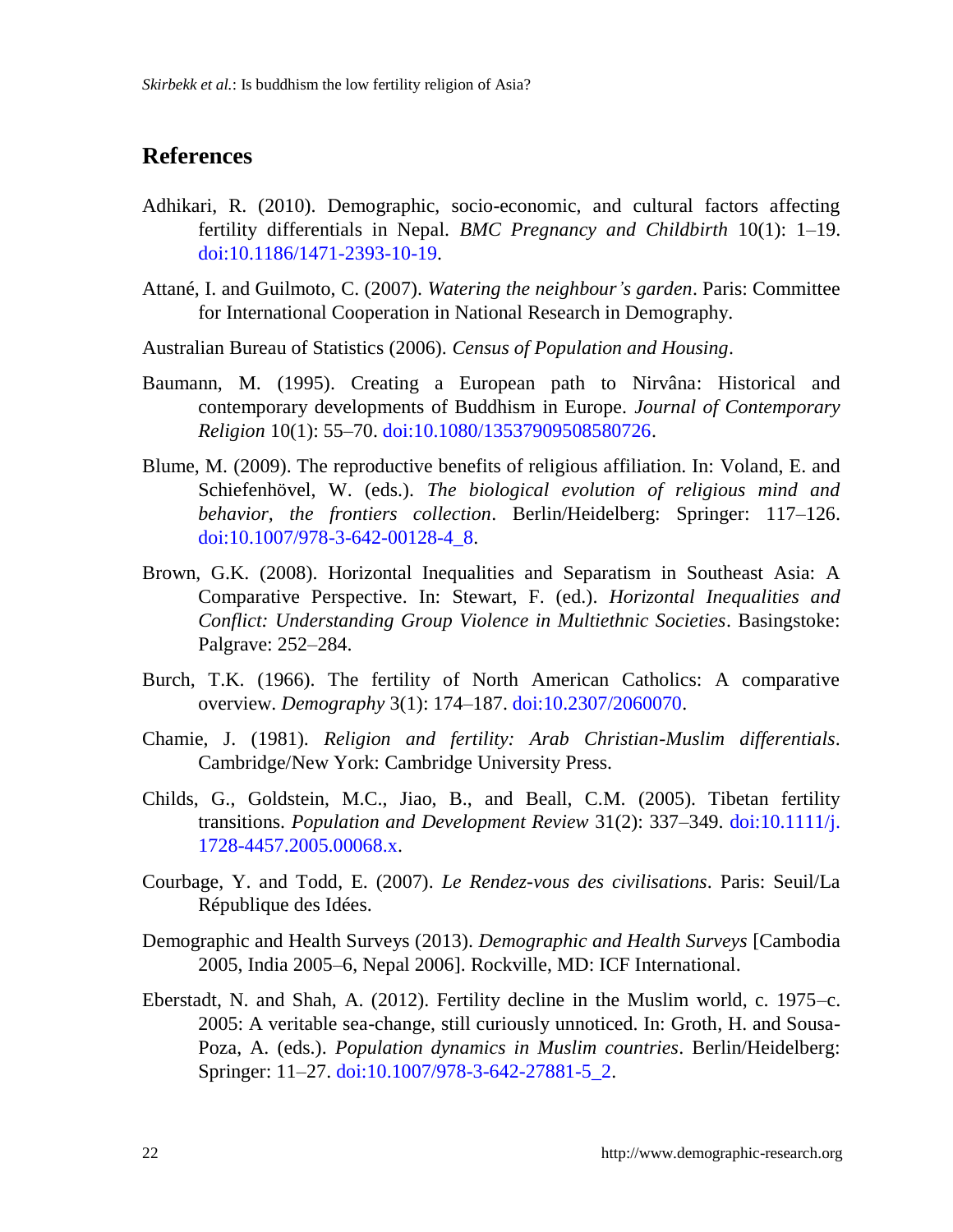- Falk, N.A. (1989). The Case of the Vanishing Nuns: The Fruits of Ambivalence in Ancient Indian Buddhism. In: Falk, N.A. and Gross, R.M. (eds.). *Unspoken words: Women and religious lives*. Belmont, CA: Wadsworth: 208–216.
- Faure, B. (2003). *The power of denial: Buddhism, purity, and gender*. Princeton/Oxford: Princeton University Press.
- Frejka, T. and Westoff, C.F. (2008). Religion, religiousness and fertility in the US and in Europe. *Eur. J. Popul. Rev. Eur. Démographie* 24(1): 5–31. [doi:10.1007/s106](http://dx.doi.org/10.1007/s10680-007-9121-y) [80-007-9121-y.](http://dx.doi.org/10.1007/s10680-007-9121-y)
- Gellner, D.N. (2001). Buddhism. In: Smelser, N.J. and Baltes, P.B. (ed.). *International encyclopedia of the social & behavioral sciences*. Oxford: Pergamon: 1378– 1386. [doi:10.1016/B0-08-043076-7/04041-9.](http://dx.doi.org/10.1016/B0-08-043076-7/04041-9)
- Goldscheider, C. (1967). Fertility of the Jews. *Demography* 4(1): 196–209. [doi:10.230](http://dx.doi.org/10.2307/2060361) [7/2060361.](http://dx.doi.org/10.2307/2060361)
- Goldscheider, C. (1971). *Population, modernization, and social structure*. Boston: Little, Brown & Co.
- Gombrich, R.F. (2006). *Theravada Buddhism. A social history from ancient Benares to modern Colombo*. New York: Routledge.
- Gross, R.M. (1995). Buddhist resources for issues of population, consumption, and the environment. In: Coward, H. (ed.). *Population, consumption and the environment. Religious and secular responses*. Albany: State University of New York Press: 155–172.
- Hackett, C., Grim, B., Stonawski, M., Skirbekk V., Potančoková, M., and Abel, G. (2012). *The Global Religious Landscape. A Report on the Size and Distribution of the World's Major Religious Groups as of 2010*. Washington D.C.: Pew Research Center.
- Hosaka, S. and Nagayasu, Y. (1993). Buddhism and Japanese economic ethics. In: Minus, P.M. (ed.) *The Ethics of Business in a global economy*. Dordrecht: Springer: 99-103. [doi:10.1007/978-94-015-8165-3\\_9.](http://dx.doi.org/10.1007/978-94-015-8165-3_9)
- IMF (2011). *Nominal GDP per capita*. Washington D.C.: International Monetary Fund.
- Inoguchi, T. et al. (2006). *AsiaBarometer Survey Data* [computer file]. AsiaBarometer Project. [\[http://www.asiabarometer.org/\]](http://www.asiabarometer.org/).
- Johnson, T.M. and Grim, B. (2008). *World Religion Database*. Leiden/Boston: Brill.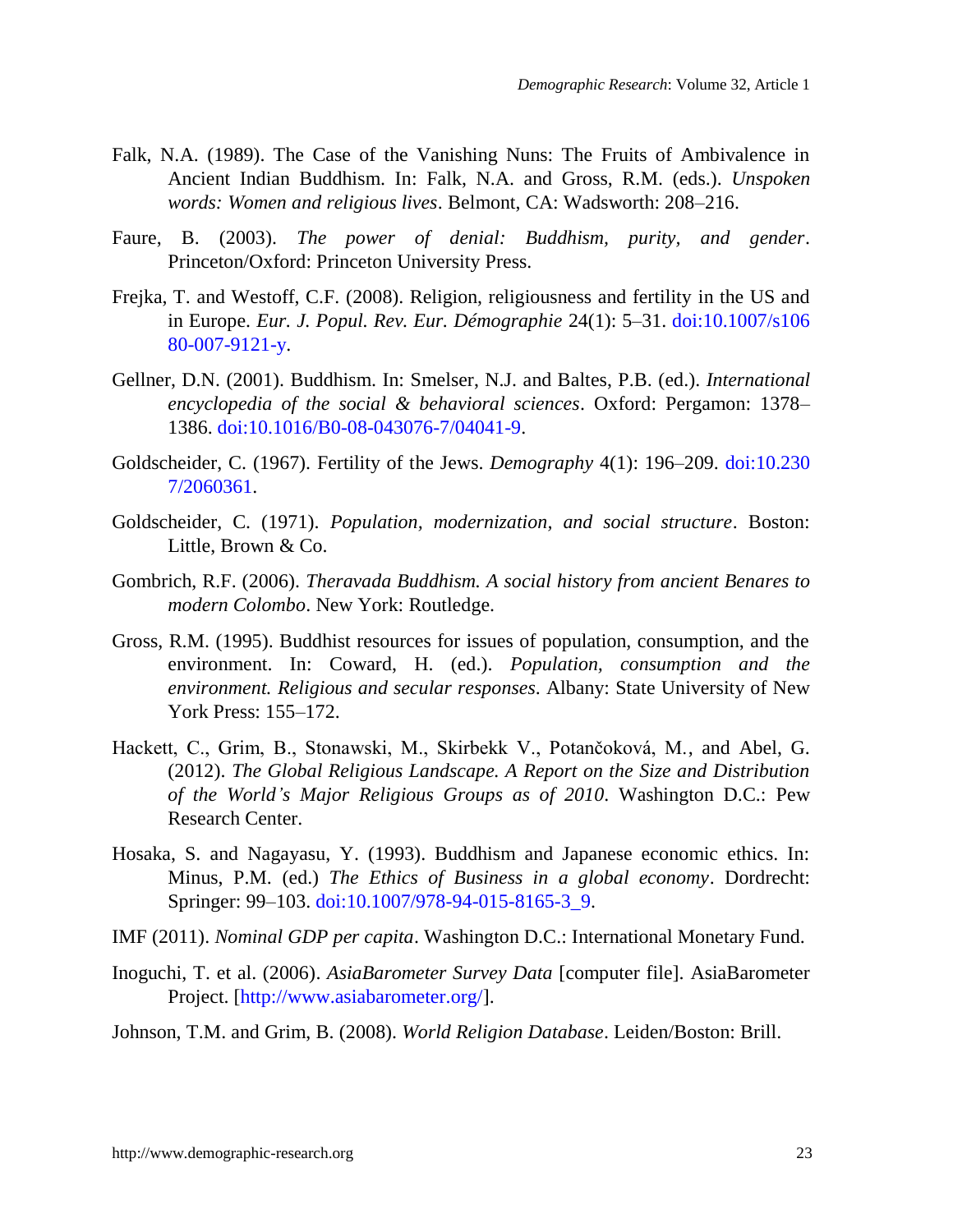- Johnson, T.M. and Ross, K.R. (2009). *Atlas of Global Christianity 1910–2010*. Edinburgh: Edinburgh University Press.
- Jones, G., Straughan, P.T., and Chan, A. (2009). *Ultra-low fertility in Pacific Asia*. New York: Routledge.
- Kabilsingh, C. (1998). *Women in Buddhism: Questions and answers*. Bangkok: Buddha Dharma Education Association Inc.
- Karim, M. (2005). Islamic teachings on reproductive health. In: Jones, G. and Karim, M. (eds.). *Islam, the state and population*. London: Hurst and Co.: 40–55.
- Kelley, J. and De Graaf, N.D. (1997). National context, parental socialization, and religious belief: Result from 15 nations. *American Sociological Review* 62(4): 639–659. [doi:10.2307/2657431](http://dx.doi.org/10.2307/2657431)
- Keown, D. (1998). *Buddhism and abortion*. Honolulu, HI: University of Hawaii Press.
- Keown, D. (2005). End of life: The Buddhist view. *The Lancet* 366(9489): 952–955. [doi:10.1016/S0140-6736\(05\)67323-0.](http://dx.doi.org/10.1016/S0140-6736%2805%2967323-0)
- Kim, D. and Song, Y. (2005). *Does religion matter? A study of regional variations in sex ratio at birth in Korea*. Paper presented at the CEPED-CICRED-INED conference on Female Deficit in Asia: Trends and Perspectives, Singapore, December 5–7, 2005 [http://www.cicred.org/Eng/Seminars/Details/Seminars/FD](http://www.cicred.org/Eng/Seminars/Details/Seminars/FDA/PAPERS/23_KIM.PDF) [A/PAPERS/23\\_KIM.PDF.](http://www.cicred.org/Eng/Seminars/Details/Seminars/FDA/PAPERS/23_KIM.PDF)
- Knodel, J.E., Chamratrithirong, A., and Debavalya, N. (1987). *Thailand's reproductive revolution: Rapid fertility decline in a third-world setting*. Madison, WI: University of Wisconsin Press.
- Knodel, J.E., Gray, R.S., Sriwatcharin, P., and Peracca, S. (1999). Religion and reproduction: Muslims in Buddhist Thailand. *Population Studies* 53(2): 149– 164. [doi:10.1080/00324720308083.](http://dx.doi.org/10.1080/00324720308083)
- Kojima, H. (2014). The effects of religion on fertility-related attitudes and behavior in Japan, South Korea and Singapore. *Waseda Studies in Social Sciences* 15(1): 1– 26.
- Learman, L. (2005). Modernity, marriage, and religion: Buddhist Marriages in Taiwan. [Ph.D. Thesis]. Boston, MA: Graduate School of Arts and Sciences, Boston University.
- Leete, R. (1996). *Malaysia's Demographic Transition, Rapid Development, Culture, and Politics*. Kuala Lumpur: Oxford University Press.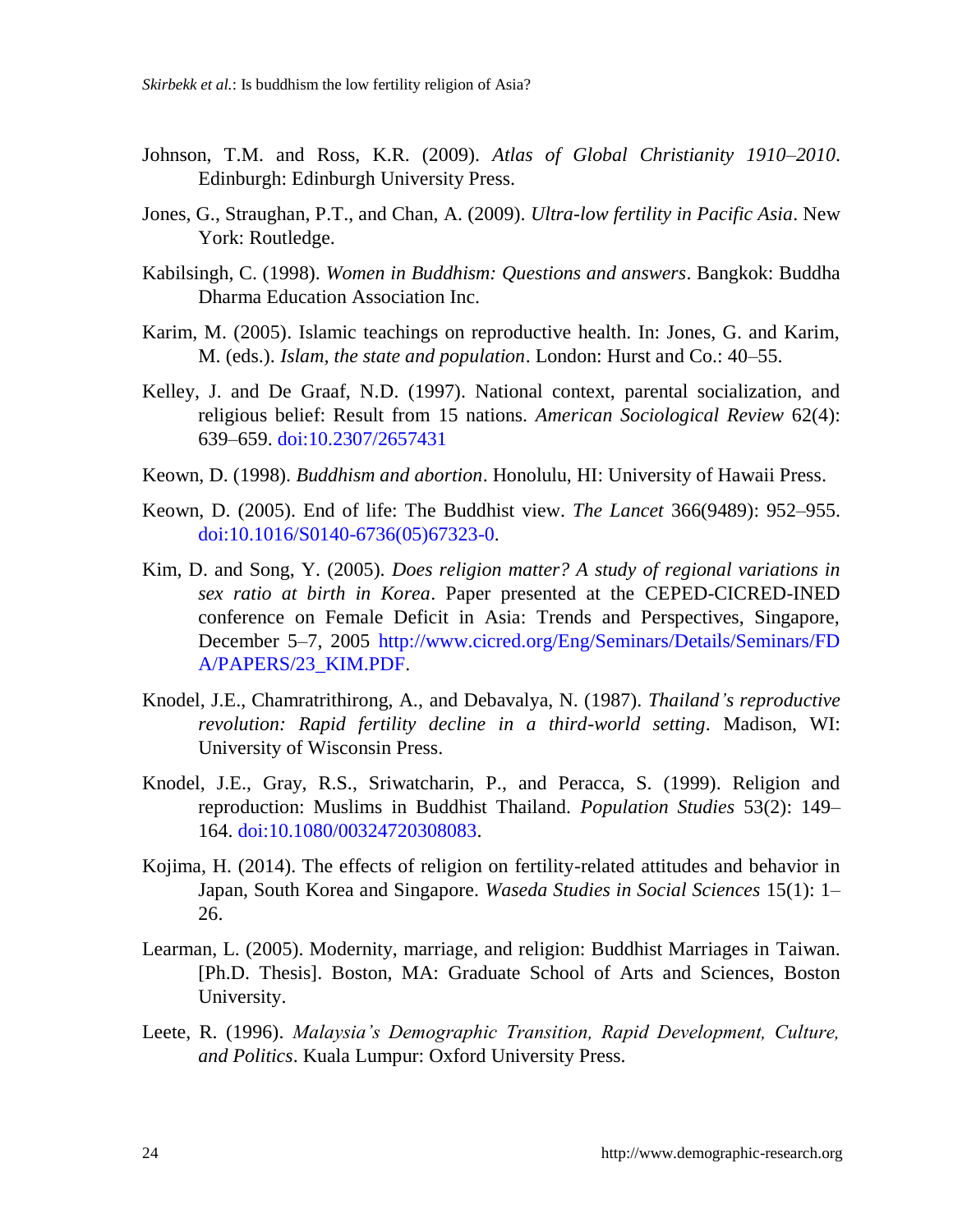- Leete, R. and Tan Boon, A. (1993). Contrasting fertility trends among ethnic groups in Malaysia. In: Leete, R. and Alam, I. (eds.). *The revolution in Asian fertility: Dimensions, Causes, and Implications*. Oxford: Clarendon Press: 128–147.
- Lehrer, E.L. (1996). Religion as a determinant of marital fertility. *Journal of Population Economics* 9(2): 173–196. [doi:10.1007/s001480050013.](http://dx.doi.org/10.1007/s001480050013)
- Lehrer, E.L. (2004). Religion as a determinant of economic and demographic behavior in the United States. *Population and Development Review* 30(4): 707–726. [doi:](http://dx.doi.org/10.1111/j.1728-4457.2004.00038.x) [10.1111/j.1728-4457.2004.00038.x.](http://dx.doi.org/10.1111/j.1728-4457.2004.00038.x)
- Ling, T.O. (1969). Buddhist factors in population growth and control: A survey based on Thailand and Ceylon. *Population Studies* 23(1): 53–60.
- Marddent, A. (2013). Religious piety and Muslim women in Thailand. In: Schröter, S. (ed.). *Gender and Islam in Southeast Asia: Women's Rights Movements, Religious Resurgence and Local Traditions*. Leiden: Brill: 241–265. [doi:10.1163](http://dx.doi.org/10.1163/9789004242920_013) [/9789004242920\\_013.](http://dx.doi.org/10.1163/9789004242920_013)
- McCleary, R.M. and Barro, R.J. (2006). Religion and political economy in an international panel. *Journal for the Scientific Study of Religion* 45(2): 149–175. [doi:10.1111/j.1468-5906.2006.00299.x.](http://dx.doi.org/10.1111/j.1468-5906.2006.00299.x)
- McQuillan, K. (2004). When does religion influence fertility? *Population and Development Review* 30(1): 25–56. [doi:10.1111/j.1728-4457.2004.00002.x.](http://dx.doi.org/10.1111/j.1728-4457.2004.00002.x)
- Minnesota Population Center (2013). *Integrated Public Use Microdata Series, International*. [Machine-readable database]. Version 6.1. Minneapolis, MN: University of Minnesota.
- Mole, R.L. (1973). *Thai Values and Behavior Patterns*. Rutland: C.E. Tuttle Co.
- Morgan, S.P., Stash, S., Smith, H.L., and Mason, K.O. (2002). Muslim and non-Muslim differences in female autonomy and fertility: Evidence from four Asian countries. *Population and Development Review* 28(3): 515–537. [doi:10.1111/j.1](http://dx.doi.org/10.1111/j.1728-4457.2002.00515.x) [728-4457.2002.00515.x.](http://dx.doi.org/10.1111/j.1728-4457.2002.00515.x)
- National Statistical Office (NSO) (1997). *Social Indicators*. Bangkok: National Statistical Office.
- National Statistical Office of Mongolia (2010). *The 2010 Population and Housing Census of Mongolia*. Ulaanbaatar: NSO.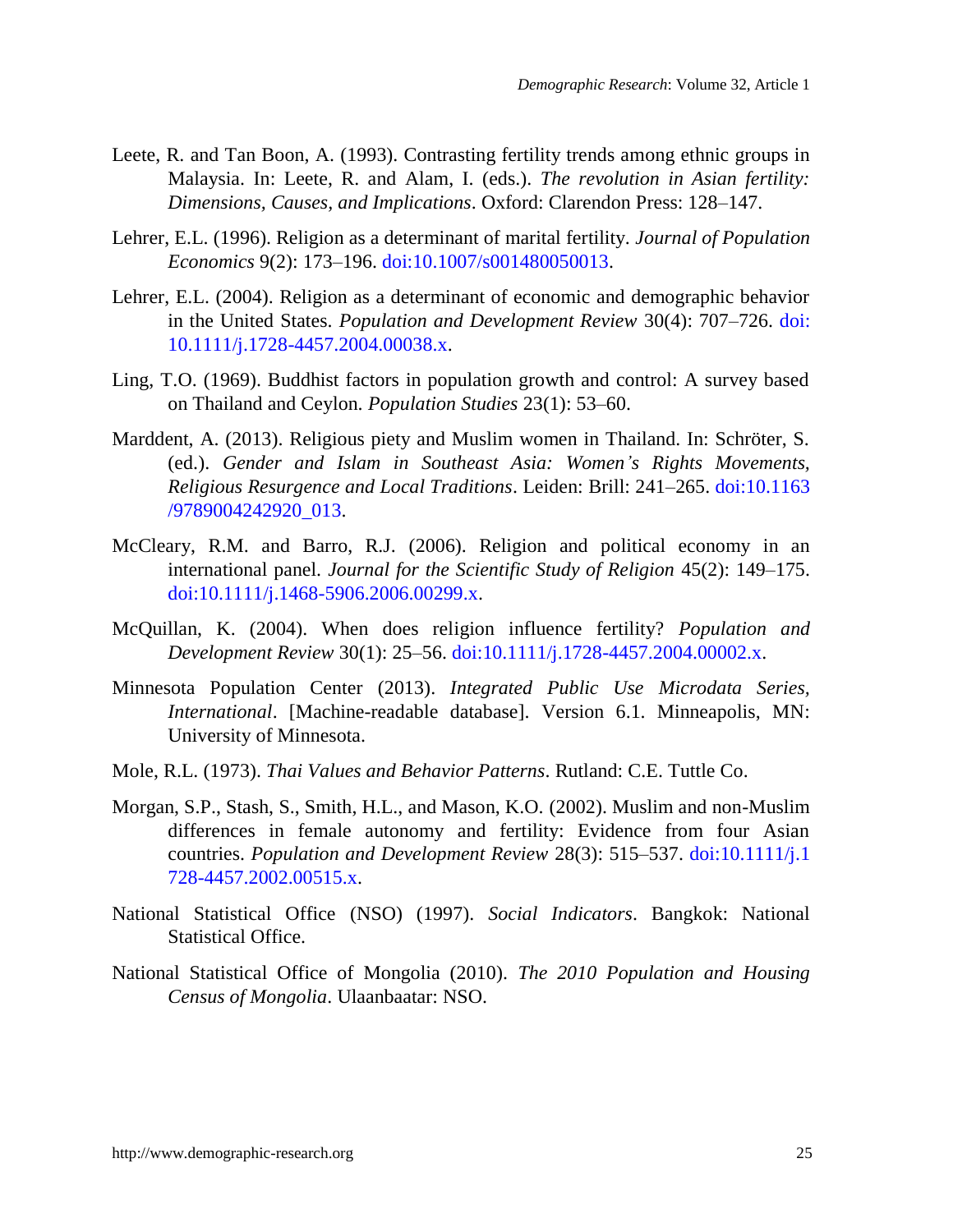- National Statistical Office of Mongolia, UNFPA, and Ministry of Health (2004). *Mongolia. Reproductive Health Survey 2003. National Report*. Ulaanbaatar: NSO.
- Nepomuceno T. (1991). The "anatomy" of Thailand"s successful family planning program. *IMCH Newsletter* 18(189): 1.
- Norris, P. and Inglehart, R. (2004). *Sacred and Secular: Religion and Politics Worldwide*. Cambridge: Cambridge University Press. [doi:10.1017/CBO9780511](http://dx.doi.org/10.1017/CBO9780511791017) [791017.](http://dx.doi.org/10.1017/CBO9780511791017)
- Perrett, R.W. (2000). Buddhism, abortion and the middle way. *Asian Philosophy* 10(2): 101–114. [doi:10.1080/713650898.](http://dx.doi.org/10.1080/713650898)
- Pew Forum on Religion and Public Life (2007). *Muslim Americans: Middle class and mostly mainstream*. Washington, D.C.: Pew Forum on Religion & Public Life and the Pew Research Center for the People & the Press.
- Philipov, D. and Berghammer, C. (2007). Religion and fertility ideals, intentions and behaviour: A comparative study of European countries. *Vienna Yearbook of Population Research* 2007: 271–305. [doi:10.1553/populationyearbook2007s271.](http://dx.doi.org/10.1553/populationyearbook2007s271)
- Roudi-Fahimi, F. (2004). *Islam and family planning*. Washington, D.C.: Population Reference Bureau.
- Roudi-Fahimi, F., May, J.F., and Lynch, A.C. (2013). *Demographic trends in Muslim countries*. Washington, D.C.: Population Reference Bureau.
- Sajoux, M. and Chahoua, S. (2012). Transition de la fécondité et développement au Maroc. Un lien complexe et spatialement différencié. *Les Cahiers d'EMAM*: 33– 62.
- Schak, D.C. (2008). Gender and Buddhism in Taiwan. *Hsuan Chuang Journal of Buddhist Studies* 9: 145–174.
- Schoonheim, M. and Hülsken, M. (2011). Religion and fertility at the extremes: The Netherlands and Taiwan, 1950–1985. *The History of the Family* 16(3): 267–277. [doi:10.1016/j.hisfam.2011.01.001.](http://dx.doi.org/10.1016/j.hisfam.2011.01.001)
- Sherkat, D.E. (2000). "That They Be Keepers of the Home": The effect of conservative religion on early and late transitions into housewifery. *Review of Religious Research* 41(3): 344–358. [doi:10.2307/3512034.](http://dx.doi.org/10.2307/3512034)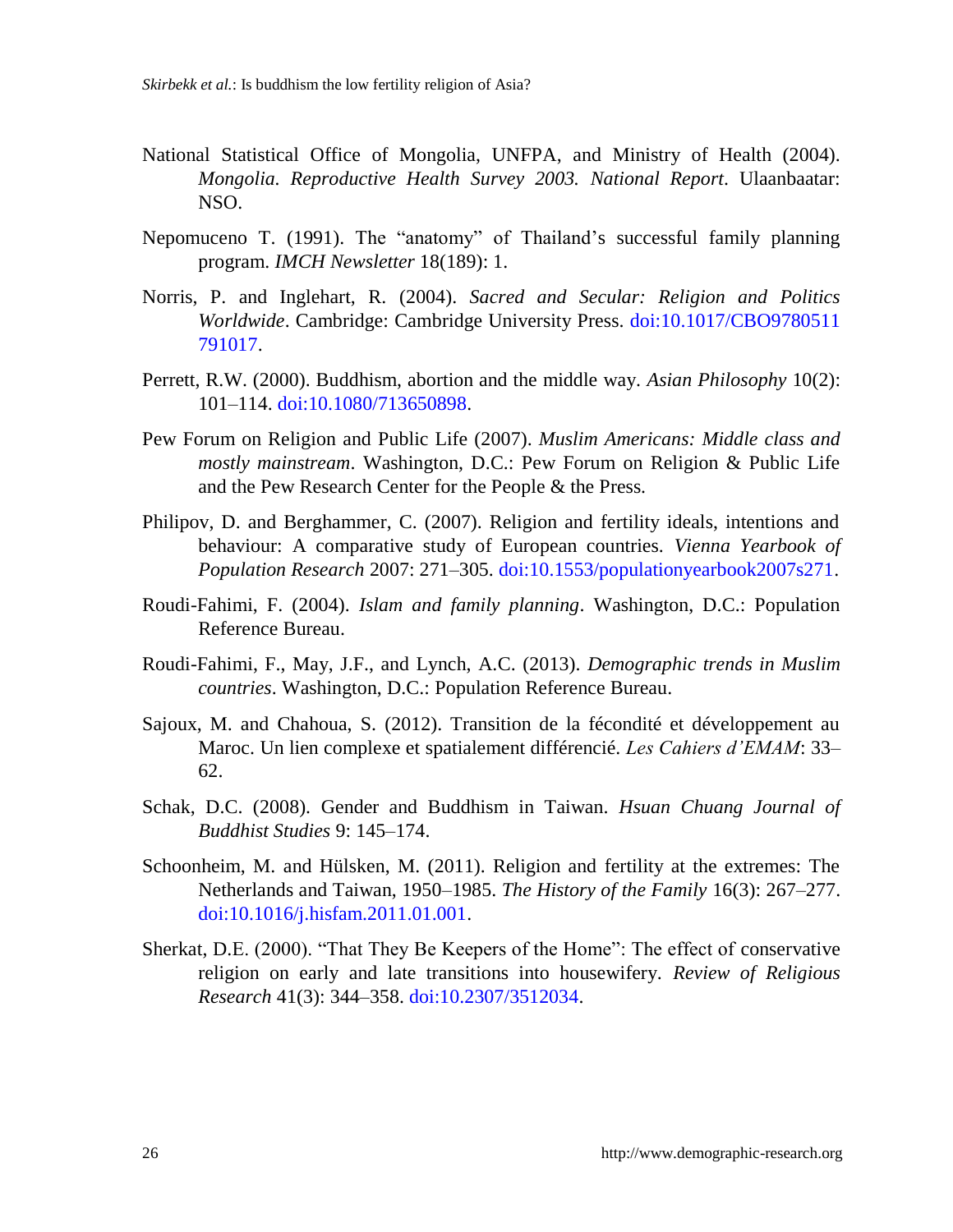- Skirbekk, V., Kaufmann, E., and Goujon, A. (2010). Secularism, fundamentalism, or Catholicism? The religious composition of the United States to 2043. *Journal for the Scientific Study of Religion* 49(2): 293–310. [doi:10.1111/j.1468-5906.201](http://dx.doi.org/10.1111/j.1468-5906.2010.01510.x) [0.01510.x.](http://dx.doi.org/10.1111/j.1468-5906.2010.01510.x)
- Sponberg, A. (2005). Buddhism. In: Manning, C. and Zuckerman P. (eds.). *Sex and religion*. Toronto: Thomson Wadsworth: 41–59.
- Spoorenberg, T. (2009). The impact of the political and economic transition on fertility and family formation in Mongolia. *Asian Population Studies* 5(2): 127–151. [doi:10.1080/17441730902992067.](http://dx.doi.org/10.1080/17441730902992067)
- Stacey, D. (2011). What Do Religions Say About Birth Control and Family Planning? About.com, July 18, 2011, [http://contraception.about.com/od/additionalresource](http://contraception.about.com/od/additionalresources/ss/religion.htm) [s/ss/religion.htm.](http://contraception.about.com/od/additionalresources/ss/religion.htm)
- Stark, R. and Finke, R. (2000). *Acts of faith: Explaining the human side of religion*. Berkely, CA: University of California Press.
- Suwanbubbha, P. (2003). The right to family planning, contraception and abortion in Thai Buddhism. In: Maguire, D.C. (ed.). *Sacred rights: The case for contraception and abortion in world religions.* New York: Oxford University Press: 145–165. [doi:10.1093/acprof:oso/9780195160017.003.0007.](http://dx.doi.org/10.1093/acprof:oso/9780195160017.003.0007)
- Tanioka, I., Maeda, Y., and Iwai, N. (2010). *Japanese General Social Survey (JGSS), ICPSR34623-v1*. Ann Arbor, MI: Inter-university Consortium for Political and Social Research.
- Teachman, J.D. (2002). Stability across cohorts in divorce risk factors. *Demography* 39(2): 331–351. [doi:10.1353/dem.2002.0019.](http://dx.doi.org/10.1353/dem.2002.0019)
- Thailand Census (2000). *The 2000 Population and Housing Census*. Bangkok: National Statistical Office in Thailand.
- Thathong, K. (2012). *A Spiritual Dimension and Environmental Education: Buddhism and Environmental Crisis*. Paper presented at the 4th World Conference on Educational Sciences (WCES-2012), Barcelona, Spain, February 2–5 2012.
- TWA (Tibetan Women"s Voice) (1995). An Interview with His Holiness the Dalai Lama: July 20, 1995, private office Dharamsala. *Dolma: The Voice of Tibetan Women*: 34–38.
- UNPD (United Nations Population Division) (2013). *The World Population Prospects: The 2012 Revision*. New York: United Nations Population Division.